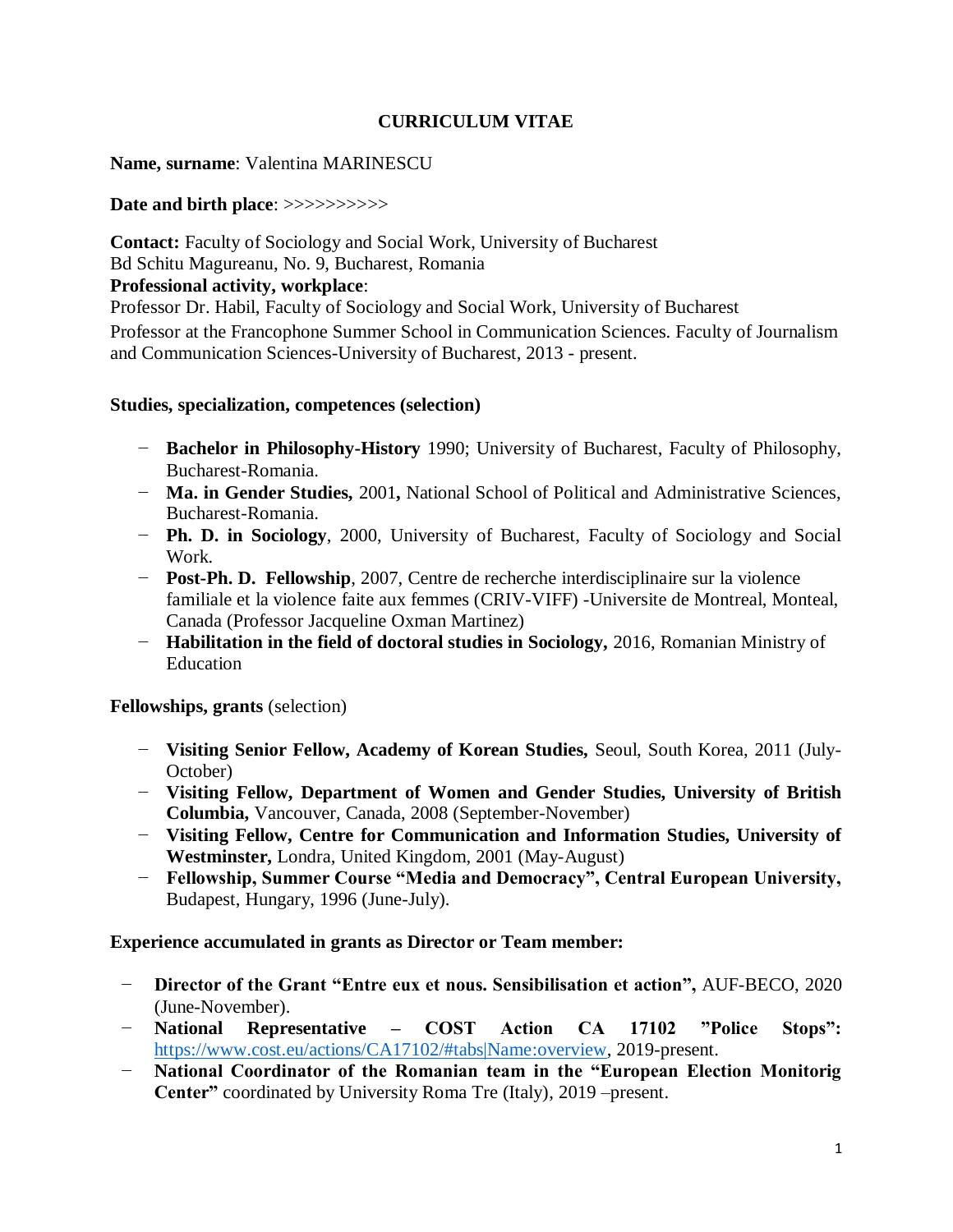- − **Director of the Grant "Alimentation, Nutrition et les Medias",** AUF BECO, 2017 2019.
- − **Representative of the University of Bucharest in the scientific network** *Réseau régional francophone sur la santé, la nutrition et la sécurité alimentaire* - Sain AUF – BECO, 2017 – 2019.
- − **Member of the team which made the research project** *Demokracja bezpośrednia w Europie Środkowej i Wschodniej po 1989 roku: wymiar formalnoprawny i praktyczny. Analiza politologiczna* **(UMO-2014/15/B/HS5/01866)**. The project was coordinated by Prof. dr hab. Maria Marczewska-Rytko from the Faculty of Political Sciences at the University "Maria Skłodowska-Curie", Lublin - and was financed by the National Science Centre - Poland (Project No. 2014/15/B/HS5/01866), 2016 – 2017.
- − **Member of the team for the project "Bucuresti, pulsul comunitatii"** [Bucharest, the pulse of the community]. Vital Signs Bucharest. Fundatia Comunitara Bucuresti, 2017: [http://bucuresti.vitalsigns.ro/,](http://bucuresti.vitalsigns.ro/) 2016 (September) – 2017 (May)
- − **Member of the Romanian team which makes the research project** *European Election Campaign 2014*. The project is coordinated by Edoardo Novelli (Universita Degli Studi Roma Tre, Italy), Christina Holtz Bacha (University of Mainz) and Kevin Rafter (Dublin City University), 2014 – 2015.
- − **Grant director, Korean Studies Grant 2013 (Competitive Research Grant), Grant nr. AKS-2013-R71-** Academy of Korean Study "Searching the Sameness and Otherness through Hallyu – A comparative analysis of South Korean popular products' impact in Balkans and Central Europe", 2013-2014.
- − **Grant director, Grant of Sofia University "St.Kliment Ohridski" - University Research Complex ''Alma Mater''** - Contract Number: DUNK01-1/22.12. 2013: *EU Elections in Bulgaria and Romania,* 2013-2014.
- − **Assistant for the Country Representative for Romania in the project "Femicide across Euope" - ISCH COST Action IS1206**. Website of the project: [http://www.cost.eu/domains\\_actions/isch/Actions/IS1206,](http://www.cost.eu/domains_actions/isch/Actions/IS1206) 2013- 2017.
- − **Member of the team for the project "EUKIDS Online III".** The project was coordinated by Professor Sonia Livingstone, London School of Economics, Department of Media and Communication, United Kingdom. The project was financed by "Safer Internet" Program of the European Commission, 2012-2014.
- **Member of the team for the project "Net Children Go Mobile".** The project was coordinated by Professor Giovanna Mascheroni, Universita Catolica del Sacro Cuore, Milan, Italy. The project was financed by "Safer Internet" Program of the European Commission, 2012-2014.
- − **Member of the team for the project "Media Coverage of the Polish EU Presidency".** The project was coordinated by Dr. Agnieszka Stępińska, Faculty of Political Science and Journalism, Adam Mickiewicz, Poznan, Polonia. The project was financed by Polish National Center of Science (Grant no. NN 116 614044), 2012- 2013.
- − **Country representative for Romania în the project "Global E-School in Eurasia"** Central European University in Budapest, Ungaria. Website of the project: [http://kfglobaleschool.hu/,](http://kfglobaleschool.hu/) 2011 – 2017.
- − **Member of the team for the project "The Romanian diasporic public and the public space in Romania".** The project was coordinated by Professor Camelia Beciu, National School of Political and Adminstrative Sciences, Bucharest, Romania and was financed by CNCSIS, 2008-2012.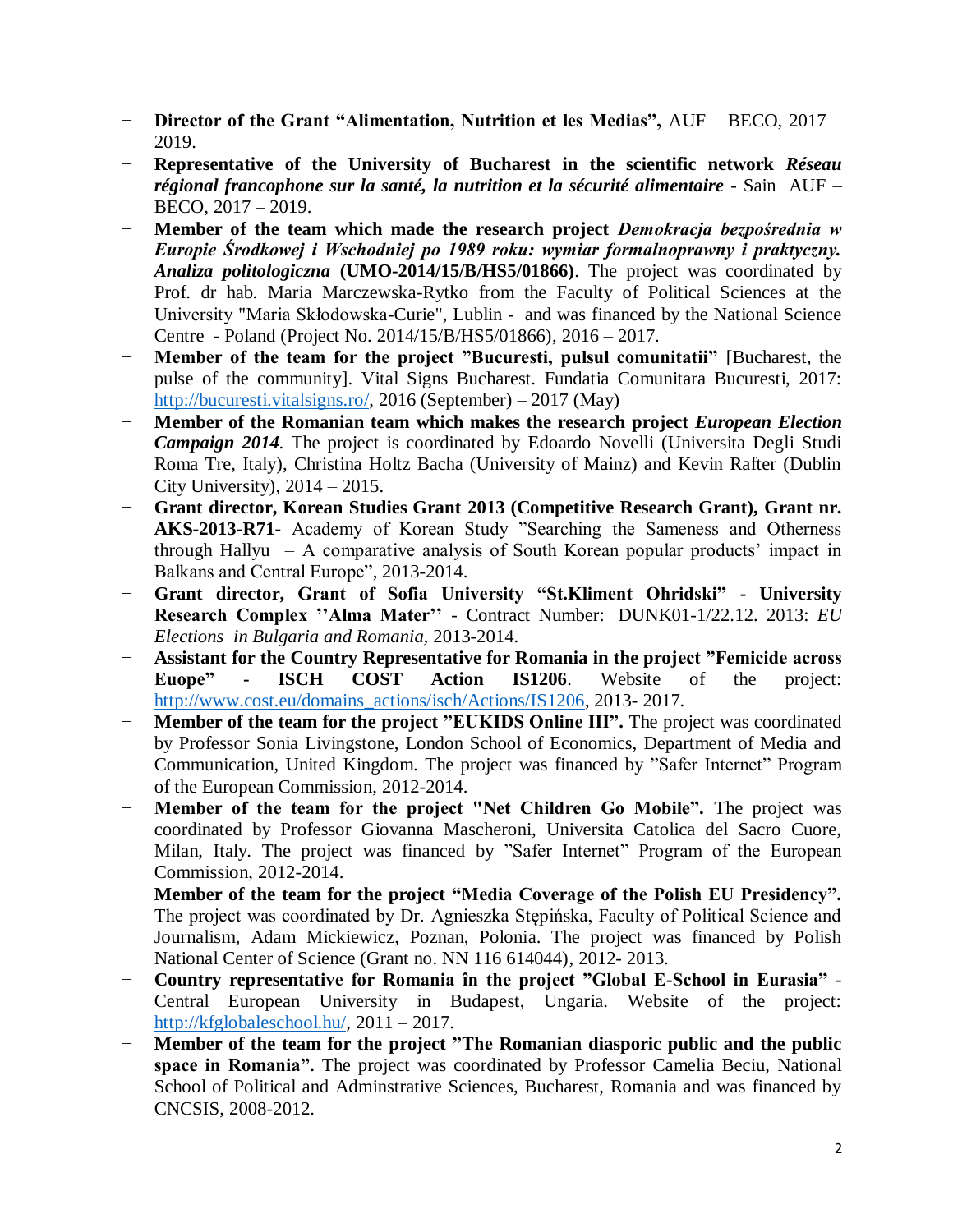- − **Member of the team for the project "EUKIDS Online II**". The project was coordinated by Professor Sonia Livingstone, London School of Economics, Department of Media and Communication, United Kingdom. The project was financed by "Safer Internet" Program of the European Commission, 2008-2012.
- − **Member of the team for the project "Sexually explicit imagery in mass media".** The project was coordinated by Professor Katharine Sarikakis, Leeds University (Anglia) and Professor Alison Beale, Simon Fraser University (Canada) and was financed by The British Academy, 2007 – 2009.
- **Member of the team for the project "Presentation of the International Day of Women"**. The project was coordinated by Professor Marlène Coulomb-Gully and Professor Simone Bonnafous (Franța), 2005 – 2006.
- − **Director of Grant - Grant No 117/2004 CNCSU "Mass media and the process of Romanian Integration in the Europan Union: A journalistic view"**. The project was financed by CNCSU, 2004 -2005.
- − **Member of the team for the project "Sociological and Semiotical Paradigms of Communication".** The project was coordinated by Professor Ioan Drăgan, Faculty of Sociology and Social Work, University of Bucharest, Bucharest, Romania and was financed by The World Bank, 2000-2002.
- **Member of the team for the project "Models of media consumption".** The project was coordinated by Professor Ioan Drăgan, Faculty of Sociology and Social Work, University of Bucharest, Bucharest, Romania and was financed by CNCSU (Grant No.103/1998), 1998-2000.
- − **Member of the team for the project "The influence exercised by mass media on the electoral behaviour".** The project was coordinated by Professor Ioan Drăgan, Faculty of Sociology and Social Work, University of Bucharest, Bucharest, Romania and was financed by CNCSU (Grant No. 1427/1996), 1996-1998.
- − **Member of the team for the project "Mass media and electoral campaign".** The project was coordinated by Professor Ioan Drăgan, Faculty of Sociology and Social Work, University of Bucharest, Bucharest, Romania and was financed by CNCSU (Grant No. 641530337/1996), 1996-1998.
- − **Member of the team for the project "The influence of mass media on the voting behavior".** The project was coordinated by Professor Lynda Lee Kaid – Oklahoma University (United States), 1996 – 1999.

# **Awards**

# *D. Gusti* **Award – Romanian Academy – Section "Sociology", 2000.**

# **Other academic activities**

- − **Member in the Editorial Board of "Mediální studia / Media Studies"**, ISSN 2464-4846, available online at: [https://www.medialnistudia.fsv.cuni.cz/en/,](https://www.medialnistudia.fsv.cuni.cz/en/) 2019
- − **Member in the Editorial Board of "Open Journal For Sociological Studies** (OJSS-EB)", ISSN (Online): 2560-5283, available online at: [https://centerprode.com/ojss.html,](https://centerprode.com/ojss.html) 2018
- **Public presentation** *History of medicine in Romania*, at the Department of History of Science, Istanbul Medeniyet University, Istanbul, Turkey, 23 October 2017.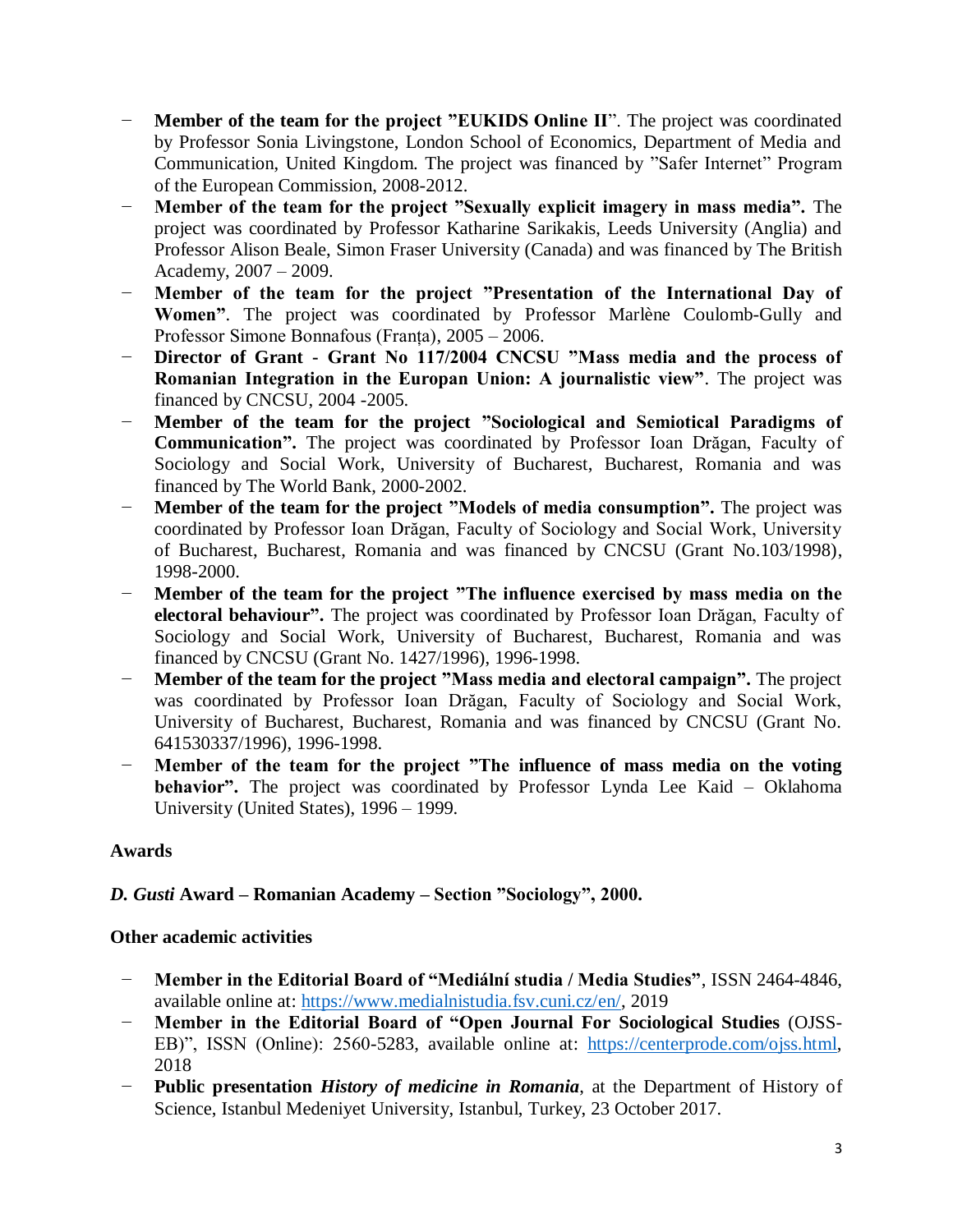- − **Member in the Editorial Board of "Romanian Journal of Sociological Studies",** ISSN: 2558 - 9962, available online at: [https://journalofsociology.ro/,](https://journalofsociology.ro/) 2014- present
- − **Member in the Editorial Board of "Interpersona - An international journal of Interpersonal relations"**, ISSN - 1981-6472, available online at: [http://interpersona.org/,](http://interpersona.org/) 2012– present.
- − **Member of the Executive Council – Center for the Partnership for Equality – Romania,** 2008 – present.
- − **Member of the Editorial Board for the journal** *Revista Romana de Jurnalism și Științe ale Comunicării* (ISSN-1584-0050), edited by Faculty of Journalism and Communication Sciences, University o Bucharest, Bucharest. Romania, 2001 – present.

**Personal page: [http://valentinamarinescu.ro](http://valentinamarinescu.ro/)**

# **Authored books**

- 1. **Marinescu, V., Introducere in Teoria comunicarii: Modele si aplicatii** [Introduction in the Theory of Communication: Models and applications], CHBeck, Bucharest, Romania, 2011, 343 p. – ISBN – 978-115-875-4.
- 2. **Marinescu, V., Cercetarea in comunicare: metode si tehnici** [Research in communication: Methods and techniques] , CHBeck, Bucharest, Romania, 2009, 205 p. – ISBN – 978-973- 115-633-0 / 978-973-115-633-0.
- 3. **Marinescu, V., Mediatizarea violentei domestice – O analiza comparativa** [The mediatisation of domestic violence – A comparative analysis], Ars Docendi Publishing House, University of Bucharest, Bucharest, Romania, 2009, 215 p – ISBN – 978-973-558- 398-4 / 978-973-558-393-4.
- 4. **Marinescu, V. ,Mass media si procesul de integrare a Romaniei in Uniunea Europeana** [Mass media and Romania's integration process in the European Union], Cartea Universitara, Bucharest, 2006, 150 p – ISBN – 973-731-305-4 / 978-973-305-8.
- 5. **Marinescu, V., Metode de studiu în comunicare** [Methods of studying communication], Niculescu, Bucharest, 2005, 340 p.- ISBN- 973-568-937-5 / 978-973-568-937-7.
- 6. **Marinescu, V., Mass media si schimbarea politica în Romania** [Mas media and the political change in Romania], Tritonic, Bucharest, 2004, 250 p. - ISBN- 973-8497-68-8.
- 7. **Marinescu, V., Introducere în Teoria Comunicarii** [Introduction in the Theory of Communication], Tritonic, Bucharest, 2003, 230 p. - ISBN- 973-8051-93-2.
- 8. **Marinescu, V., Muncile casnice în satul romanesc contemporan – Studii de caz** [Gender aspects of work in the contemporary Romanian villages – Case studies], Polirom, Iasi, 2002, 250 p. - ISBN- 973-681-081-X.
- 9. **Marinescu, V., Mass media din Romania – O lectura sociologica** [Mass media from Romania - A Sociological Readership], Tritonic, Bucharest, Romania, 2002, 300 p. - ISBN-973-8051-75-4.

# **Edited Books**

1. **Marinescu, V., (ed.) Politica, comunicare si cultura** [Politics, communication and culture], Niculescu, Bucharest, Romania, 2006, 184 p. – ISBN- 973-748-039-2; 978-973-748-039-2.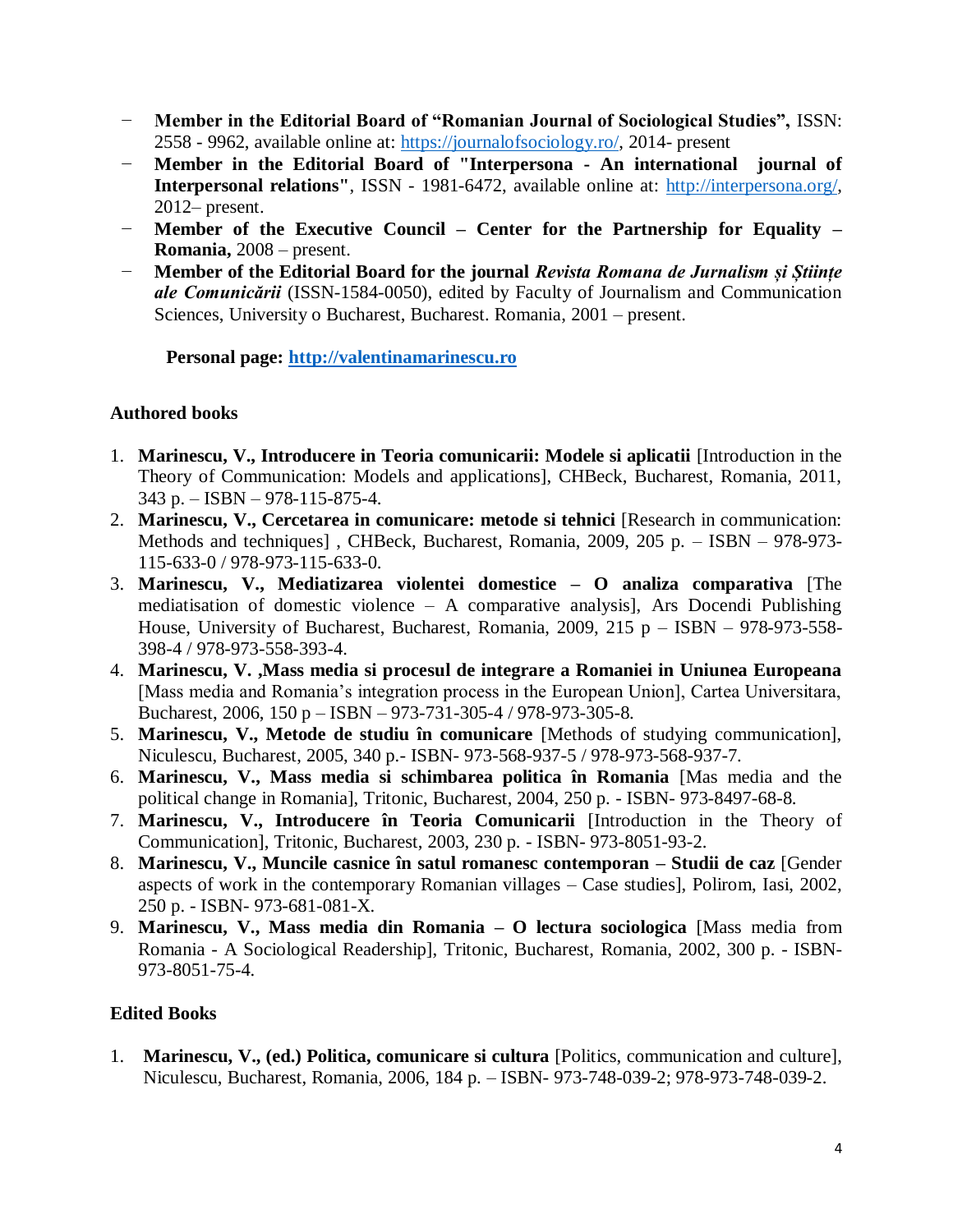- 2. **Marinescu, V., (ed.) Comunicarea si puterea** [Communication and power], Niculescu, Bucharest, Romania, 2005, 187 p. - ISBN- 973-568-936-7.
- 3. **Marinescu, V., (ed.) Efectele comunicarii - O perspectiva culturologica** [Effects of Communication-A culturological view], Tritonic, Bucharest, Romania, 2002, 170 p. - ISBN-973-8051-87-8.

### **Co-authored Books**

- 1. **Marinescu, V**., Podaru, D. Moda, comunicare si tehnologie [Fashion, communication and technologies]. Tritonic, 2020. ISBN: 978-606-749-473-0.
- 2. **Marinescu, V**., Rovența-Frumușani, D. Santé et nutrition dans les médias actuels. Ars Docendi, 2019. 225 p. ISBN: 978-606-998-084-2.
- 3. **Marinescu, V.,** Balica, E. Migration and Crime. Realities and Media Representations. Palgrave, 2018. 278 p. ISBN: 978-3-319-95812-5
- 4. **Marinescu, V**., Lazar, F., Branea, S. Dincolo de senzational. Imaginea asistentilor sociali din Romania in mass-media: 2010-2016 [Beyond sezationalism: The image of Romanian social workers in mass media: 2010-2016]. Tritonic, 2018. ISBN: 978-606-79-342-9.
- 5. **Marinescu, V.**, Podaru, D. Societatea contemporana, intre comunicarea artefactuala si stil [Contemporary society, between artefactual communication and style], Tritonic, 2017. ISBN: 978-606-749-243-9.
- 6. **Marinescu, V.**, Branea, S. (eds.) Exploring Political and Gender Relations -New Digital and Cultural Environments. Cambridge Scholars Publishing. 2017. ISBN: 978-1-4438-99772-7.
- 7. **Marinescu, V**., Mitu, B. (eds.) Health and the Media: Essays on the Effects of Mass Communication. McFarland, 2016. ISBN: 978-1-4766-6302-9
- 8. **Marinescu, V.**, Mitu, B. (eds.) The Power of the Media in Health Communication. Routledge, 2016, 220 p. ISBN: 978-1-4724-7155-0
- 9. **Marinescu, V**., Podaru, D. Moda, gen si identitate, Tritonic, 2015, ISBN: 978-606-749-064-  $\overline{0}$ .
- 10. **Marinescu, V**., Mitu, B. (eds.) On the other side of the sterile field: Medicine and media, Ars Docendi, 2014, 151 p, ISBN 978-973-558-817-5
- 11. **Marinescu, V**., (ed.) The Global Impact of South Korean Popular Culture: Hallyu Unbound, Lexington Books, 2014, 166 p, ISBN 978-0-7391-9337-2
- 12. **Marinescu, V**, Branea, S., Mitu, B. (eds.) Critical Reflections of Audience Narrativity. New connections, New perspectives, Ibidem Verlag, 2014, 200 p, ISBN 978-3-8382-0679-0
- 13. **Marinescu, V**, Branea, S., Mitu, B. (eds.) Contemporary Television Series-Narrative Structures and Audience Perception, Cambridge Scholars Publishing, 2014, 205 p., ISBN 978-1-4438-5986-8.
- 14. **Marinescu, V**., Branea, S., Media discourse about crisis, Editura Universitatii Bucuresti, Bucharest, 2013, 235 p, ISBN- 978-606-16-0221-6
- 15. **Marinescu, V**., Branea, S., Fiction in the media or media of the fiction, Editura Universitatii Bucuresti, Bucharest, 2012, 235 p, ISBN- 978-606-16-0165-3
- 16. **Marinescu, V**., Chiriac, A., Branea, S., Vaileanu, C., Managementul angajatilor, femei si barbati – Studiu despre opinii si practice din orgnizatii, pentru profesionisti in managementul resurselor umne [Management of the employees, women and men – A study about the opinions and practices, for the professionals in human recources management], C.P.E., Bucharest, 2006, 76 p – ISBN-10 973-0-04501-1.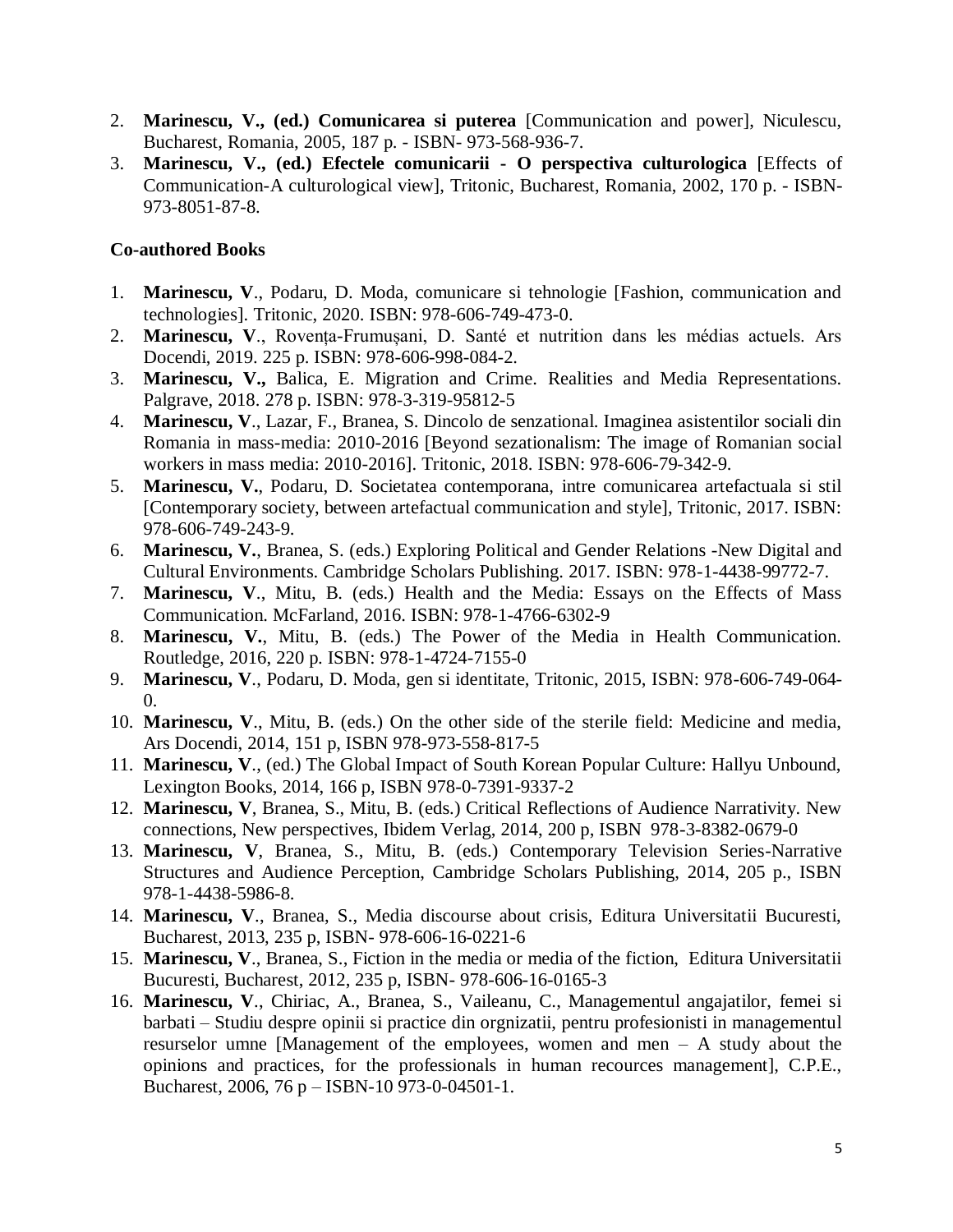- 17. **Marinescu, V**., Branea, S., Jurnalistii romani si provocarile pietei informationale europene [Romanian journalists and the challenges of the European informational market], Niculescu, Bucharest, Romania, 2006, 203 p. – ISBN – 973-748-038-4; 978-973-748-038-5.
- 18. **Marinescu, V**, Stefanescu, S., Mediatizarea actelor de violenta în familie Ghid de bune practici pentru jurnalisti [The mediatisation of domestic violence. Good practices guide for the journalists], C. P. E., Bucharest, Romania, 2005, 61 p. - ISBN- 973-85204-9-59.
- 19. **Marinescu, V**, Stefanescu, S. Mediatizarea violentei în familie. Studiu de caz: Ziarele centrale romanesti [The mediatisation of domestic violence. Case study: Central Romanian Newspapers] Neva, Bucharest, Romania, 2004, 65 p. - ISBN- 973-9035-06-X.
- 20. **Marinescu, V**, Pricopie, V., Accesul femeilor pe piata muncii [The access of women on the work market] Editura.ro, 2004, Bucharest, Romania, 95 p - ISBN- 973-86327-4-9.
- 21. Miron D., McKinnon L., **Marinescu V**., Rolul mediilor de comunicare în alegerile prezidentiale din 1996 [Mass media`s role in the presidential election from 1996], Fundatia Culturala Libra, Bucharest, Romania, 1998, 126 p. - ISBN- 973-98909-2-X.
- 22. Dragan I., Beciu C., Dragomirescu I., **Marinescu V**., Perpelea N., Rusu D., Stefanescu S., Constructia simbolica a campului electoral [The symbolic building of the electoral field], Institutul European, Iasi, Romania, 1998, 480 p.- ISBN- 973-586-128-3.

#### **Contributions to edited international works (selection)**

- 1. **Marinescu, V. (2020).** Violence against Children in Romanian Media. In Sociocultiral dimensions of childhood. Edited by Petya Bankova, Michelle Janning, Aude Le Guennec,Elya Tsaneva and Violeta Periklieva. Institute of Ethnology and Folklore Studies with Ethnographic Museum – BAS, 2020. ISBN 978-619-245-029-8, pp. 267-280.
- 2. **Marinescu, V. (2019**). Moldova. In The SAGE International Encyclopedia of Mass Media and Society. Edited by Debra L. Merskin. Sage Pbl. ISBN: 978-1-4833-7553-3, pp. 1112- 115.
- 3. **Marinescu, V. (2019).** Romania. In The SAGE International Encyclopedia of Mass Media and Society. Edited by Debra L. Merskin. Sage Pbl. ISBN: 978-1-4833-7553-3, pp. 1493- 1498.
- 4. **Marinescu, V**., and Balica, E. (2019). Lonelier Than Ever? Romania's Forgotten Seniors. In Emotions and Loneliness in a Networked Society. Edited by Bianca Fox. Palgrave Macmillan, Cham. ISBN: 978-3-030-24881-9, pp. 179-200.
- 5. **Marinescu, V. (2019).** Campaniile de comunicare de succes legate de alimentația adecvată, siguranța alimentară și schimbarea comportamentului alimentar. In Ghid de bune practici : Alimentaţie rațională, siguranţa alimentelor şi schimbarea comportamentului alimentar. Edited by Croitoru Catalina and Ciobanu Elena, Université d'État de Médecine et Pharmacie "Nicolae Testemitanu", Chisinau, ISBN: 978-9975-56-590-5, pp. 44-48.
- 6. **Marinescu, V. (2019).** Campagnes de communication de succès concernant l'alimentation adéquate, la sécurité alimentaire et le changement du comportement alimentaire. In Guide de bonnes practiques: Nutrition rationnelle, la sûreté alimentaire et le changement de comportement alimentaire. Edited by Croitoru Catalina and Ciobanu Elena, Université d'État de Médecine et Pharmacie "Nicolae Testemitanu", Chisinau, ISBN: 978-9975-56-337-7, pp. 44-48.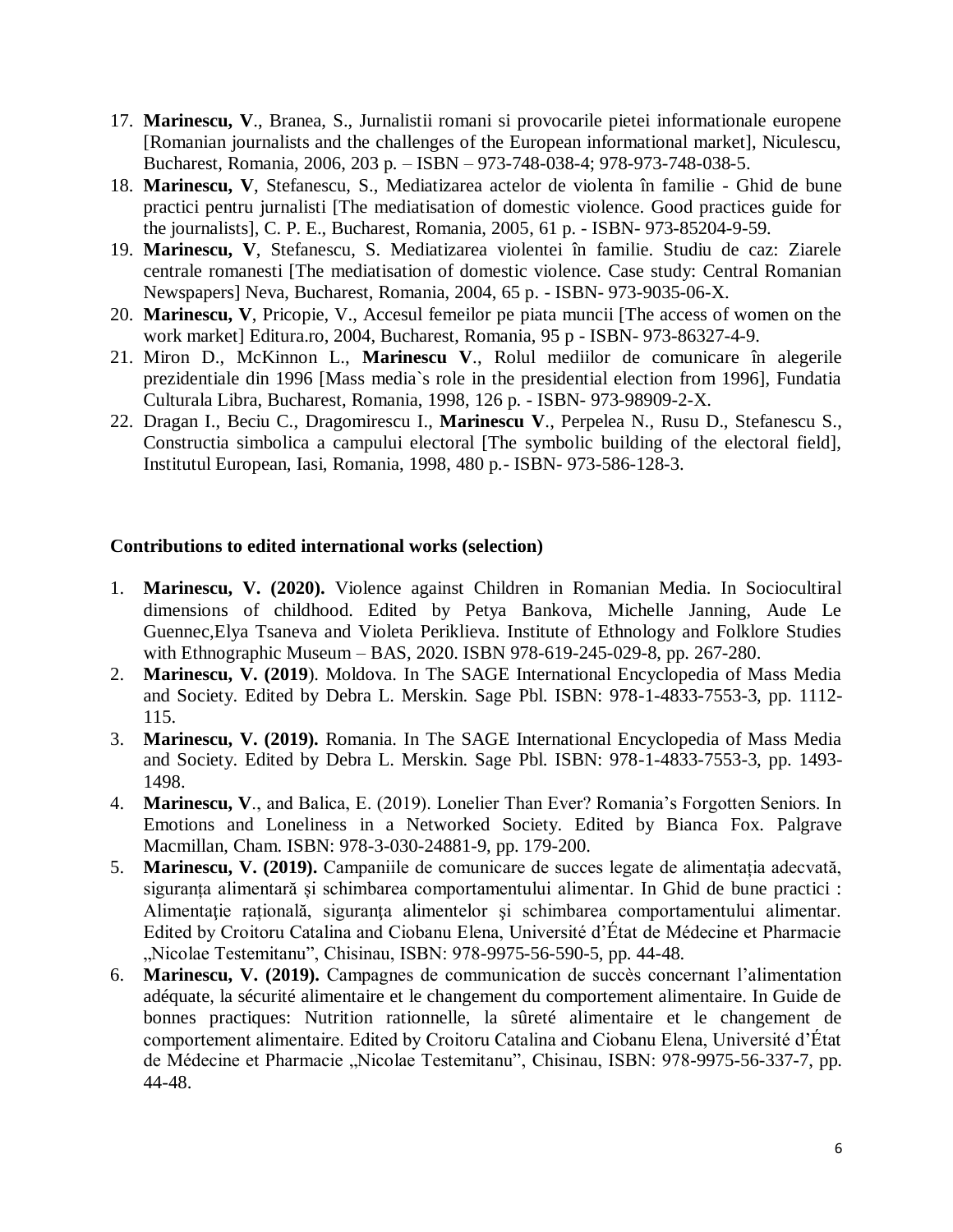- 7. **Marinescu, V.** and Ibrahimi, S. (2018). Web-based Health Information in Romania between accesibility and bias. In Forum on studies of society: conference proceedings: second edition: Chieti, Pescara, 2018. Edited by Cristina Ilie Goga, Alexandra Porumbescu, Ionuţ Virgil Şerban, Pro Universitaria, Bucuresti, ISBN 978-606-26-1012-8, pp. 105-116.
- 8. Ibrahimi, S, **Marinescu, V**., Ibrahimi, E. and Luciani, E. (2018). Forensic Victimology: A step forward the Psychosocial profile of Victimology. In Forum on studies of society: conference proceedings: second edition: Chieti, Pescara, 2018. Edited by Cristina Ilie Goga, Alexandra Porumbescu, Ionuţ Virgil Şerban, Pro Universitaria, Bucuresti, ISBN 978-606-26- 1012-8, pp. 11-20.
- 9. **Marinescu, V. (2018).** Internet and Third Age in Romania An exploratory study. In Forum on studies of society: conference proceedings: second edition: Chieti, Pescara, 2018. Edited by Cristina Ilie Goga, Alexandra Porumbescu, Ionuţ Virgil Şerban, Pro Universitaria, Bucuresti, ISBN 978-606-26-1012-8, pp. 225-235.
- 10. **Marinescu, V. (2018)**. Biased or not? The issue of online health information in Romania. In Digital Revolution in the Cultural and Social Processes. Edited by Tatiana Shopova and Gergana Apostolova, South-West University "Neofit Rilski", Blagoevgrad, Center for New Media and Digital Cultures, Blagoevgrad, ISBN 978-954-00-0171-5, pp. 331-343.
- 11. **Marinescu, V**. **(2018)**. Direct democracy in Romania. In Handbook of Direct Democracy in Central and Eastern Europe after 1989. Edited by Maria Marczewska-Rytko, Barbara Budrich Publishers, Opladen, Berlin & Toronto, 2018, pp. 224-242, ISBN 978-3-8474-2122- 1.
- 12. **Marinescu, V. (2018)**. Reflexões sobre a radiodifusão pública: a importância de estudos comparados. In Octavio Penna Pieranti. A radiodifusão pública resiste: A busca por independência no Brasil e no Leste Europeu. 1. ed. Brasília: FAC-UnB, 2018, pp. 13-19. ISBN 978-85-93078-29-3.
- 13. **Marinescu, V. (2018).** Internet and health in Romania. In Mediyna sreda, publichna i strategicheska komunikatsiya [Media Environment, Public and Strategic Communications]. Edited by Stella Angova et al., Sofia: Izdatelski kompleks - UNSS, 2018, pp. 290-303, ISBN: 978-619-232-086-7.
- 14. **Marinescu, V**., Marinache, R. Changes in the health-related behaviour in the digital era: Evidence from Romania. In Culture and social development (III) - Thematic Proceedings: Information revolution, new media and social changes. Edited by Mirko Miletić, Faculty of Culture and Media, "John Naisbitt" University, Serbia, 2017, pp. 193-207, ISBN: 978-86- 7747-578-9.
- 15. **Marinescu, V. (2017)** Direct democracy and internet in Romania: Notes from the field. In Digitalization and social transformation. Edited by Dobrinka Peicheva and Valentina Milenkova, South-West University Publishing House, Blagoevgrad, 2017, pp. 286-306, ISBN: 978-954-00-0113-5.
- 16. **Marinescu, V**., Nowak-Teter, E., Branea, S., Fox, B., Merkovity, N., Mihályffy, Z., Deželan, T., and Maksuti, A. In Search of Common Patterns: Political Advertising in Central and Eastern Europe. In Political Advertising in the 2014 European Parliament Elections. Edited by Christina Holtz-Bacha, Edoardo Novelli, Kevin Rafter, Palgrave, 2017, pp. 135 – 151. ISBN: 978-1-137-56980-6.
- 17. **Marinescu V.** Normes latentes et professionnalisation naissante des relation publiques dans le domaine médical. In Exploring Political and Gender Relations -New Digital and Cultural Environments. Edited by Valentina Marinescu and Silvia Branea, Cambridge Scholars Publishing, 2017, pp. 239-256, ISBN: 978-1-4438-99772-7.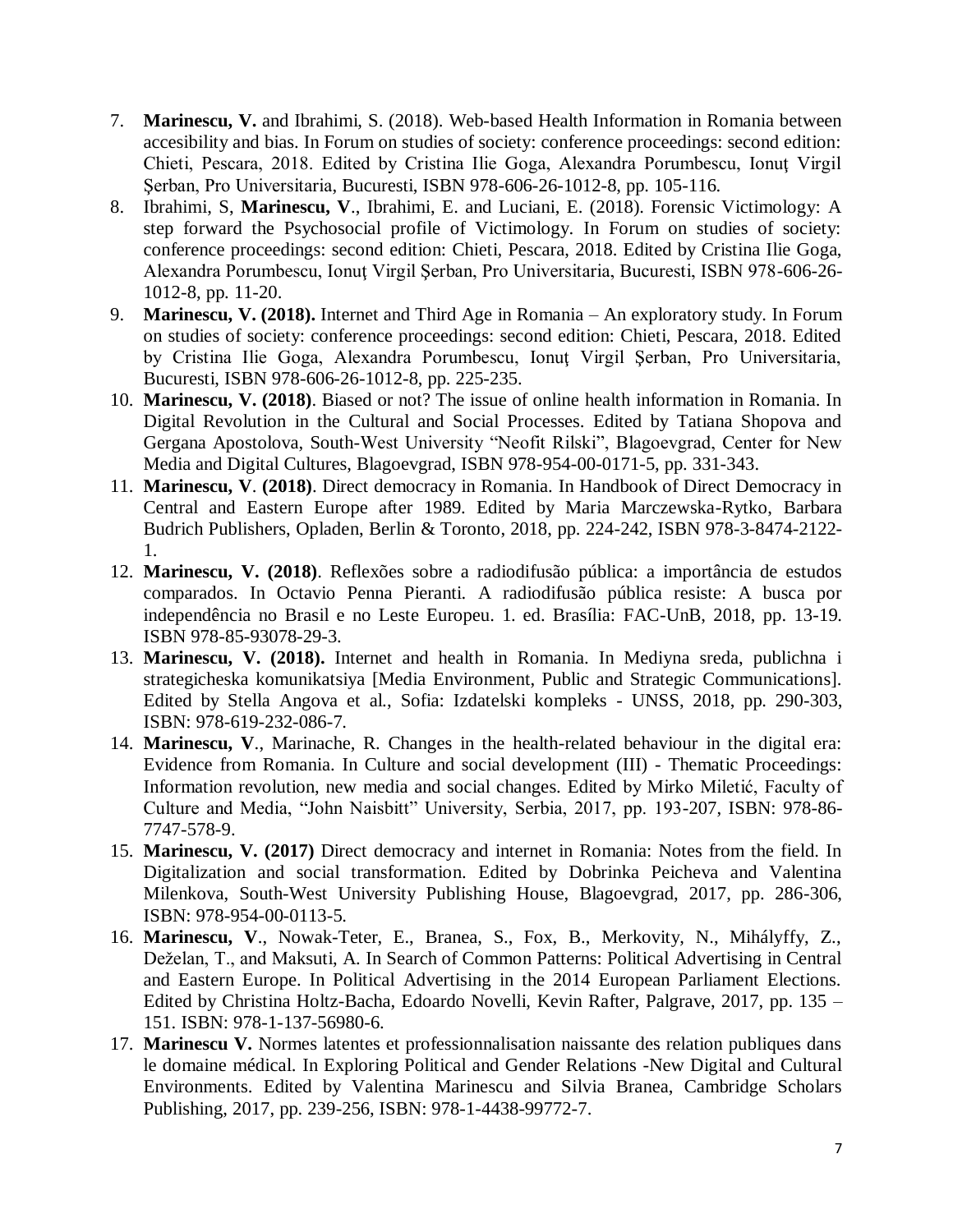- 18. **Marinescu, V**., Reflections on the "Field" in Hallyu studies: Entaglements and dillemas of comparative research in Korean studies. In Proceedings of the 15th CEESOK International Conference on Korean Studies "New trends in Korean Studies", Adeam Mickiewicz University in Poznan, 2016, pp. 224-243, ISBN: 978-83-7798-607-3.
- 19. **Marinescu, V**., Mitu, B., Introduction: emerging trends in media and health research. In The Power of the Media in Health Communication. Edited by Valentina Marinescu, Bianca Mitu, Routledge, 2016, pp. 1-9. ISBN: 978-1-4724-7155-0.
- 20. **Marinescu, V**., 'Alone with my illness': Stories about chronic disease in Romania. In The Power of the Media in Health Communication. Edited by Valentina Marinescu, Bianca Mitu, Routledge, 2016, pp. 91-106. ISBN: 978-1-4724-7155-0.
- 21. **Marinescu, V**., Mitu, B., Conclusion: Media and health Where do we go from here? In The Power of the Media in Health Communication. Edited by Valentina Marinescu, Bianca Mitu, Routledge, 2016, pp.181-186. ISBN: 978-1-4724-7155-0.
- 22. **Marinescu, V**., Mitu, B., Introduction Media and Health: Contemporary Approaches. In Health and the Media: Essays on the Effects of Mass Communication. Edited by Valentina Marinescu, Bianca Mitu, McFarland, 2016, pp. 7-16. ISBN: 978-1-4766-6302-9.
- 23. **Marinescu, V**., . Media Coverage of Health and Illness in Romania. In Health and the Media: Essays on the Effects of Mass Communication. Edited by Valentina Marinescu, Bianca Mitu, McFarland, 2016, pp. 7-16. ISBN: 978-1-4766-6302-9.
- 24. **Marinescu, V.**, Mitu, B., Conclusion- Media and Health, Challenges and Opportunities. In Health and the Media: Essays on the Effects of Mass Communication. Edited by Valentina Marinescu, Bianca Mitu, McFarland, 2016, pp. 241-249. ISBN: 978-1-4766-6302-9.
- 25. **Marinescu V**. The Crisis of Public health as a media event: Between media frames and public assessments. In Global Perspectives on Media Events in Contemporary Society. Edited by Andrew Fox, IGI Global, 2016, pp. 79-89. ISBN13: 978-146-669-967-0. doi:10.4018/978-1-4666-9967-0.
- 26. **Marinescu V**. The working class is no longer going to paradise. Representations of occupations in the Romanian mass media. In New Mediation, New Pop-Culture?. Edited by Michaela Fiserova, Jakub Machek et al., Metropolitan University Prague Press, 2015, pp. 92- 109, ISBN: 978-80-87956-26-7.
- 27. **Marinescu V**. Maps of Desire The Impact of Hallyu in Central and Eastern Europe. In Proceedings – The 14th International Conference – CEESOK 2015, Edited by Maria Soldatova, Ekaterina Pokholkova, Moscol State Linguistic University, Moscow, 2015, pp.201-210, ISBN – 978-96-2015-002-2.
- 28. **Marinescu V**. On-Line Images of Professions in Romanian Mass Media. In Information, Technologies, Culture, Society, Edited by Tatiana Shopova, Antoaneta Nikolova, Southwestern University "Neofit Rilski" – Blagoevgrad- Center for New Media and Digital Culture, Blagoevgrad, 2015, pp.177-189, ISBN – 978-954-680-990-2.
- 29. **Marinescu V**. Historical Trends of Framing International Relations: an Analysis of Romanian Media Representations of Korea-Russia relations. In Exploring the new trends in socio-cultural changes in Korean and Russian societies, University of Saint-Petersburg, 2015, pp. 14-26, ISBN – 978-5-98620-140-5.
- 30. **Marinescu V.** Romanian women and communication practices. In Feminizm, Edited by Maria Marczewska-Rytko, Marcin Pomarański and Dorota Maj, Wydawnictwo Universytetu Marii Curie-Slodowskiej, Lublin, 2015, pp. 379-395, ISBN 978-83-7784-604-9.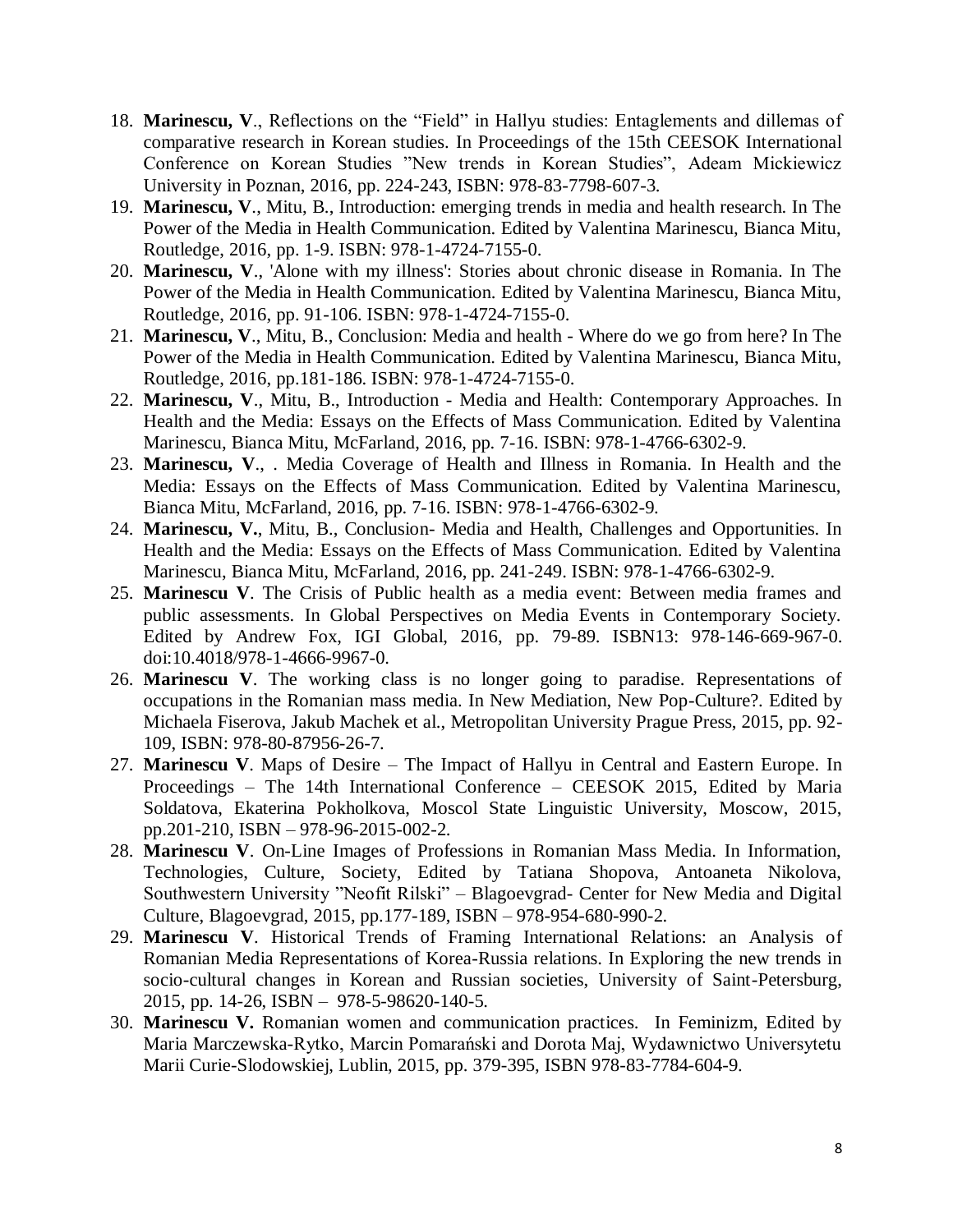- 31. **Marinescu, V., (2014).** Many faces of Hallyu in the Global World, Chapter in "The Global Impact of South Korean Popular Culture: Hallyu Unbound", Edited by Marinescu, V., Lexington Books, 2014, pp. 1-5, ISBN 978-0-7391-9337-2
- 32. **Marinescu, V.,** (with Ecaterina Balica) (2014). Audience Perceptions and Representations of Korea: The Romanian Experience, Chapter in "The Global Impact of South Korean Popular Culture: Hallyu Unbound", Edited by Marinescu, V., Lexington Books, 2014, pp. 89-104, ISBN 978-0-7391-9337-2
- 33. **Marinescu, V., (2014).** Representing Occupations in Media and Audience Perceptions of TV Series, Chapter in "Critical Reflections on Audience and Narrativity. New connections, New perspectives", Edited by Marinescu V, Mitu B.,Branea, S., Ibidem Verlag Publishing, pp. 133-141, ISBN- 13: 978-3-8382-0609-7.
- 34. **Marinescu, V., (2014),** Reconstructing Health: Perceptions and Representations of TV Medical Series, Chapter in "Contemporary Television Series-Narrative Structures and Audience Perception", Edited by Marinescu V, Branea, S., Mitu B., Cambridge Scholars Publishing, pp. 104-115, ISBN 978-1-4438-5986-8.
- 35. (With Madalina Balasescu) The Romanian Press and European Issues: A Content Profile, Chapter in "Media and Communication in Europe", Edited by Agniszka Stepinska, Logos Verlag Berlin, pp. 195-211, ISBN 978 - 3- 8325-3680-0.
- 36. **Marinescu, V.,** (With Monica Barbovsch) Victimization vs. Participation, Chapter in "Towards a Better Internet for Children? Policy Pillars, Players and Paradoxes", Edited by O'Neill, B., Staksrud, E., McLaughlin,S., Nordicom, pp. 226-249, ISBN 978-91-86523-72-5.
- 37. **Marinescu, V, (2013**), Internet Fan-Based Communities in Romania: A Case Study of K-Pop Impact on Romanian Adolescents, Chapter in "Digital Culture,Media and Education", Edited by Tatiana Shopova, Liliana Teodorova, Univeristy of Blagoevgrad Press, pp. 40-53, ISBN 978-954-680-865-3
- 38. **Marinescu V, (2013)**, Entre réel et virtuel: La communication politique en Roumanie 2004-2008/2009, Chaper in "Les reseaux sociaux sur Internet a l'heure des transitions democratiques", Edited by Sihem Najar, IRMC-Karthala, Paris, pp. 439-465, ISBN 9- 782811-109769
- 39. **Marinescu, V.,** (with Anca Velicu) Usage of social media by children and teenagers Results of EU KIDS Online II, Chapter in "Social Media in Higher Education: Teaching in Web 2.0", Edited by Monica Patrut and Bogdan Patrut, IGI Global, USA. DOI: 10.4018/978-1-4666-2970-7, ISBN13: 9781466629707, ISBN10: 1466629703, EISBN13: 9781466629714, in press for 2013.
- 40. **Marinescu, V.,** (with Anca Velicu) Uses of the Internet by children and youth. Results of the EU Kids Online, Chapter in "Information and Communications Technology , Media and Education". University "N. Rilski", Bulgaria, 2012, pp. 137-151, ISBN 978-954-680-784-7.
- 41. **Marinescu, V.,** (With Monica Barbovsch, Anca Velicu, Eva Laszlo) Meeting new contacts online, Chapter 14, in "Children, risk and safety on the internet: Research and policy challenges in comparative perspective", Edited by Livingstone, S., Haddon, L., Görzig, A., Policy Press, 2012, pp. 177-191, ISBN 978-1-84742-883-7
- 42. **Marinescu, V.,**, Ways of understanding democracy in Romania-A necessary dialogue between sociology and journalism, Chapter in Maria Marczewska-Rytko (ed) "Democratic Thought in the Age of Globalisation", University Maria Curie Sklodowska Press, Lublin, Poland, 2012, pp.163-193, ISBN 978-83-7784-141-9.
- 43. **Marinescu, V.,**, Evil invisibility: An analysis of the homophobic discourse in Romanian printed press, Chapter in Silvia Antosa, Elisabetta Di Giovanni, "Gender and Sexuality.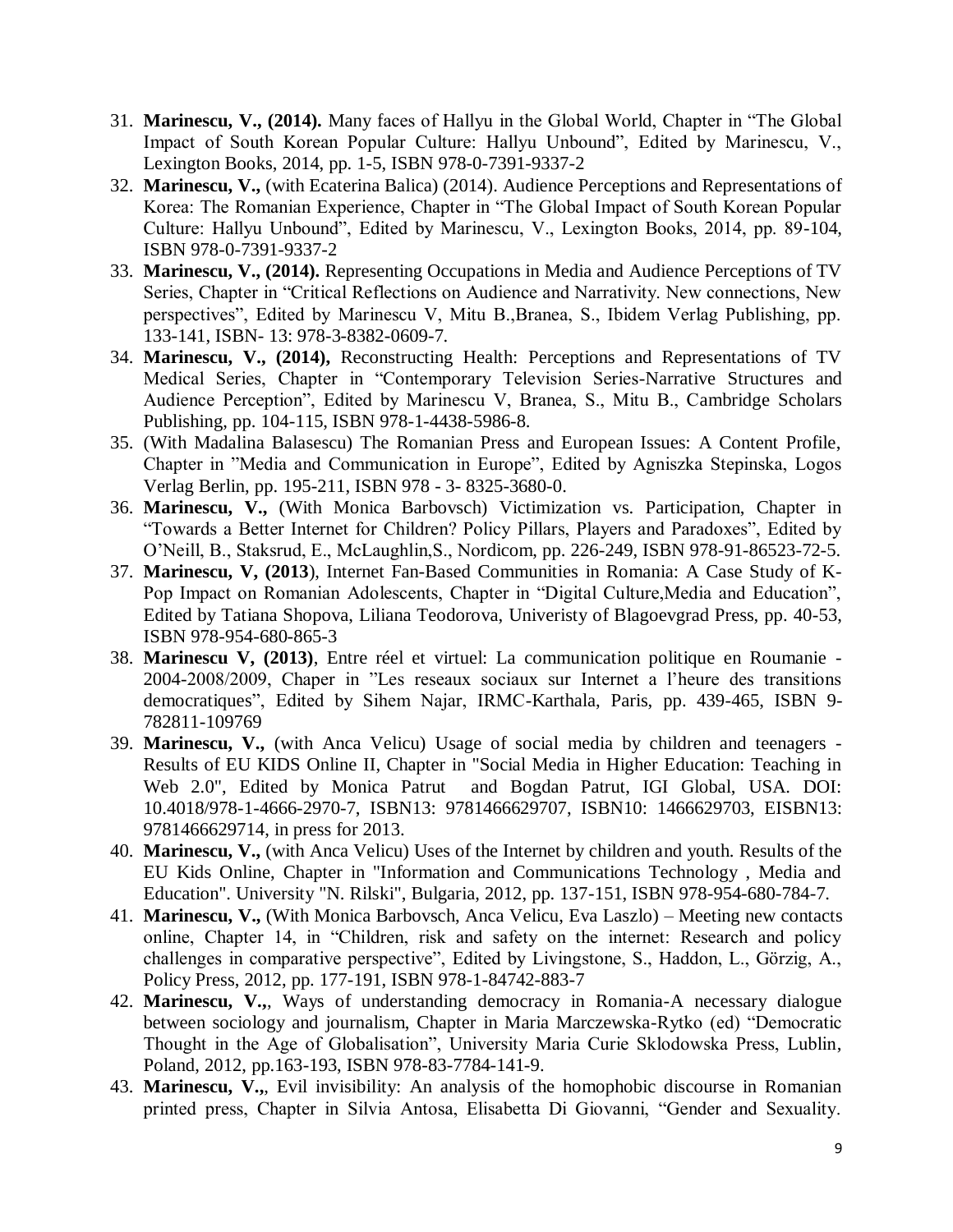Rights, Language and Performativity", Aracne Publishing House, Palermo, Italy, 2012, pp.109-132, ISBN 88-548-4978-5, DOI: 10.4399/97888548497858, available at: http://www.aracneeditrice.it/aracneweb/index.php/catalogo/area/areascientifica/scienzestoriche-filosofiche-pedagogiche-e-psicologiche/9788854849785-detail.html

- 44. **Marinescu, V.,**, Veils or mirrors? The use of the Internet in shaping the Romanian sociologists personal and professional identity, Kehoe, J. (ed.), "Ambiguity – Conference Proceedings", Verbum, Ruzomberok, 2011, pp. 133-145, ISBN 978 - 80 - 8084 - 620 – 6, available at: http://www.ff.ku.sk/Ambiguity\_e-book\_final.pdf
- 45. **Marinescu, V**., Framing the (I)migrant-The case of Romanian migrants images in Romanian media, III Seminário Internacional Media, Jornalismo e Democracia: "Media, Jornalismo e Democracia,  $2010$ ",  $2010$ , available at: http://sites.google.com/site/mediajornalismoedemocracia2010/textos-decomunicacoes/framing-the-i-migrant
- 46. **Marinescu, V**, La communication transnationale et l'Internet Le cas de la diaspora roumaine, Association des Sociologues de Langue Française (AISLF), Namur 2010, avaliable at : http://www.fundp.ac.be/eco/schu/sts2010/documents/Marinescu.pdf
- 47. **Marinescu, V**, Pornography or eroticism? Blurring sexual images of women in Romanian mass media, in Silveirinha, M. J., Peixinho, A., Santos, C., (eds.) "Género e Culturas Mediáticas /Gender and Media Cultures", Mariposa Azual-University of Coimbra, Coimbra, Portugal, 2010, pp. 595-635, ISBN 978-972-8481-18-6, available at: http://www.cimj.org/~cgeraldes/cimj/index.php?option=com\_content&view=article&id=120 &Itemid=1

### **[Articles in international specialty journals](http://spitswww.uvt.nl/~vermunt/#ArtISI)** (selection)

- 1. **Marinescu, V**., Pocol, C. B., Amuza, A., Cadar, R. L., & Rodideal, A. A. (2020). Sustainable vs. Unsustainable Food Consumption Behaviour: A Study among Students from Romania, Bulgaria, and Moldova. Sustainability, 12(11), 4699.
- 2. **Marinescu, V**. Agriculture and populism in Romanian media. The case of EU Campaigns from 2019. French Journal For Media Research. 14/2020. ISSN: 2264-4733. Available at: http://frenchjournalformediaresearch.com/lodel-1.0/main/index.php?id=2058.
- 3. **Marinescu V**. Romanian Media Coverage of Food. Between Emotional Diets and Ratonal Medical Advices. Postmodernism Problems. Vol 9, No. 2. (2019). pp. 318-336. ISSN: 1314- 3700.
- 4. **Marinescu V**. Book Review: "Food Advertising: Nature, Impact and Regulation" by Barrie Gunter. Journalism & Mass Communication Quarterly (2019). doi: 10.1177/1077699019837583
- 5. **Marinescu V**., Balica E. New media clues and old journalistic habits: Representing the refugees in Romanian media, Journalism, 11(1), doi: 10.1177/1464884918810038
- 6. **Marinescu V**. Between frames and ideology: representing work in Romanian on-line media, Annales Universitatis Maria Slodovska Curie, vol XXII, 1/2015, pp. 179-195.
- 7. **Marinescu V**. Searching the Sameness and Otherness through Hallyu in the Balkans and Central Europe. Wiener Beiträge zur Koreaforschung VII (2015), pp. 83-98, ISBN 978-3- 7069-0874-0, ISSN 1998-989X.
- 8. **Marinescu V**. Geographies of East Asia in Europe-Ways of Perceiving and Assessing the Uniqueness of Hallyu. Dálný Východ (Far East), Univerzita Palackého v Olomouci, vol 1/2015, pp. 22-39, ISSN – 1805-1049.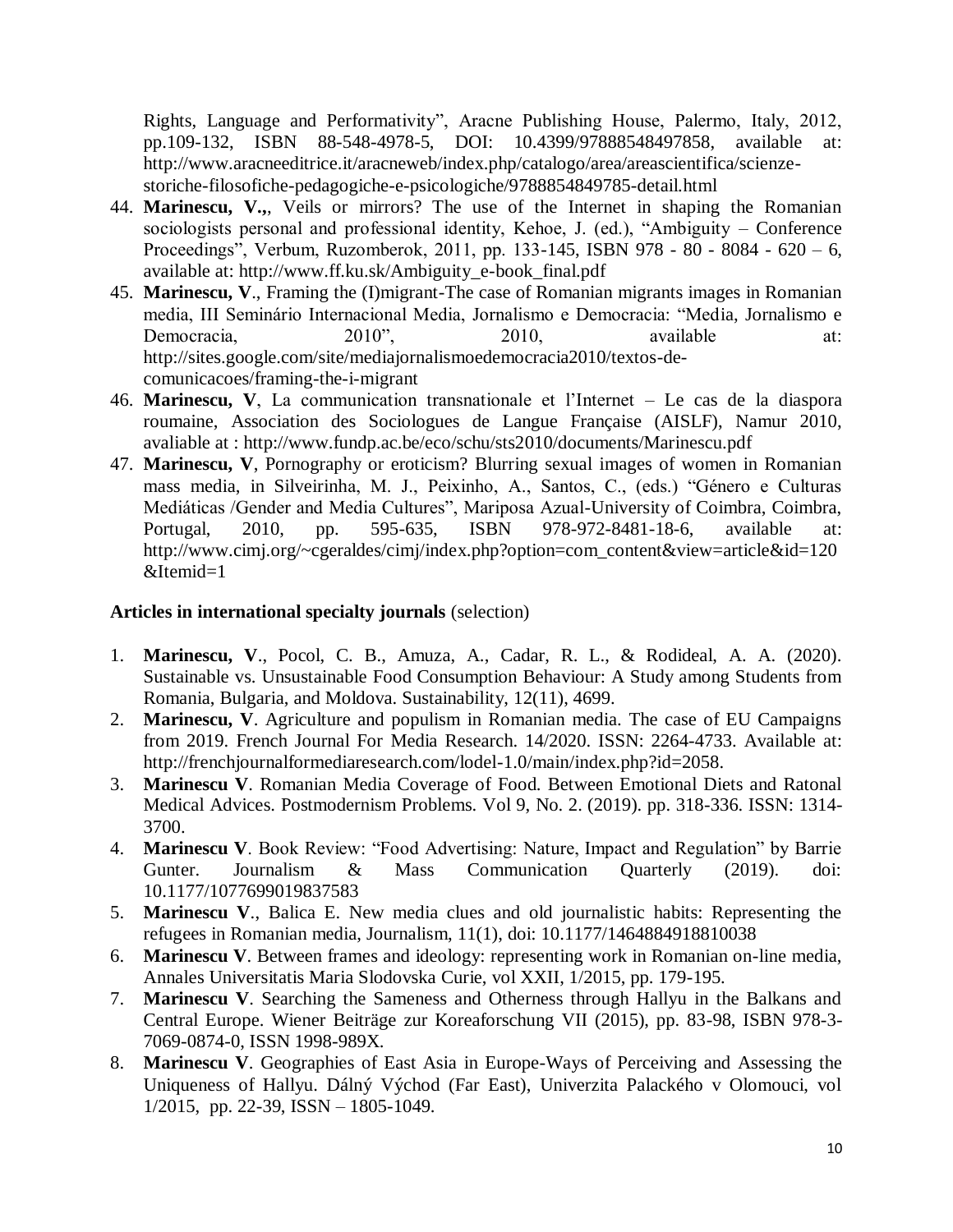- 9. **Marinescu, V**., Balica, E., Kim Jong Il's death and legacy: Media Frames and Myths in Romanian Media, Wiener Beiträge zur Koreaforschung VI (2014), 2014, pp. 75-96, ISBN 978-3-7069-0802-3, ISSN 1998-989X
- 10. **Marinescu, V**., Mitu, B., (2014). Real or virtual ? Political Communication in Romania (2004-2008/2009), Annales Universitatis Maria Slodovska Curie, vol XXI, 1/2014, pp. 111- 137.
- 11. **Marinescu V**., Balasescu M., (2013). Coverage of Poland's EU presidency in Romanianprinted press and online media – a descriptive analysis,Srodkowoeuropejskie Studia Polityczne [Central European political studies], Vol 3/2013, pp. 231-245.
- 12. **Marinescu V**., Balasescu M., (2013). Between "information" and"entertainment": Framing the Polish EU presidency in Romanian media, Annales Universitatis Maria Slodovska Curie, vol XX, 1/2013, pp. 199-215, doi: 10. 2478/v10226-012-0031-9.
- 13. **Marinescu, V**., Balica, E., Korean Cultural Products in Eastern Europe: A Case Study of the K-Pop Impact in Romania, REGION: Regional Studies of Russia, Eastern Europe, and Central Asia, Slavica Publishers, Indiana University, 2013, vol2(1), ISSN: 2166-4307
- 14. **Marinescu, V**.,Hallyu in Romania- A case study of the "new export"of meaning in Eastern Europe, CEESOK Journal of Korean Studies, vol 13/2012, pp. 128-148, ISSN 978-3-7069- 0698-2.
- 15. **Marinescu, V**., Diasporic gender and communication, Interactions: Studies in Communication & Culture, Volume 2, Number 1, 9 May 2012 , pp. 61-80(20), ISSN: 17572681
- 16. **Marinescu, V**., Младите за социалните мрежи и социалните мрежи за младите. Сравнение между употребите на Facebook и HI5 сред румънската младеж [The youth of social networks uses and the social networks for youth. A comparison between the uses of Facebook and HI5 among Romanian youth], ПРОБЛЕМИ НА ПОСТМОДЕРНОСТТА [Postmodernist Problems], No. 2/2011, pp. 224-238, ISSN – 1314-3700, available at: http://ppm.swu.bg/volume-collection/volume-1-2/the-youth-of-social-networks-uses-andthe-social-networks-for-youth-a-comparison-between-the-uses-of-facebook-and-hi5-amongromanian-youth.aspx
- 17. **Marinescu, V**, Cultural 'Foggy Mirrors' or Alternative Spaces? The Use of Blogs as Means for Shaping Romanian Popular Literary Criticism, Observatorio (OBS\*) Journal, vol. 5- No. 3 (2011), pp. 157-174, available at: http://obs.obercom.pt/index.php/obs/article/view/501
- 18. **Marinescu, V**, Hybridity in understanding of media's "tales": The case of Romanian audience for K-drama, Academic Quarter/ Academisk Kvarter- The academic journal for research from the humanities, vol 2/June 2011- ISSN: 1904-0008, available at: http://www.akademiskkvarter.hum.aau.dk/UK/02\_06\_2011.php#VM

# **[Articles in Romanian specialty journals \(](http://spitswww.uvt.nl/~vermunt/#ArtISI)selection)**

- 1. **Marinescu, V. (2020).** Challenges of online health-related information for Romanian seniors. Anthropological Research and Studies, No. 10/2020, pp. 9-18 – ISSN – 2360-3445.
- 2. **Marinescu, V.** and Rodat, S. (2020). Alimentation saine ou diètes tendance ? Couverture médiatique de la nutrition en Roumanie et Allemagne. In Annuaire Roumaine d'Anthropologie. Tome 57/2020, pp. 43-50 - ISSN 0570-2259
- 3. **Marinescu, V**., and Rodat, S. De-Commodifying Food: A Comparative Analysis of Media Coverage of Nutrition in Germany and Romania. Anuarul Universitatii "Petre Andrei" din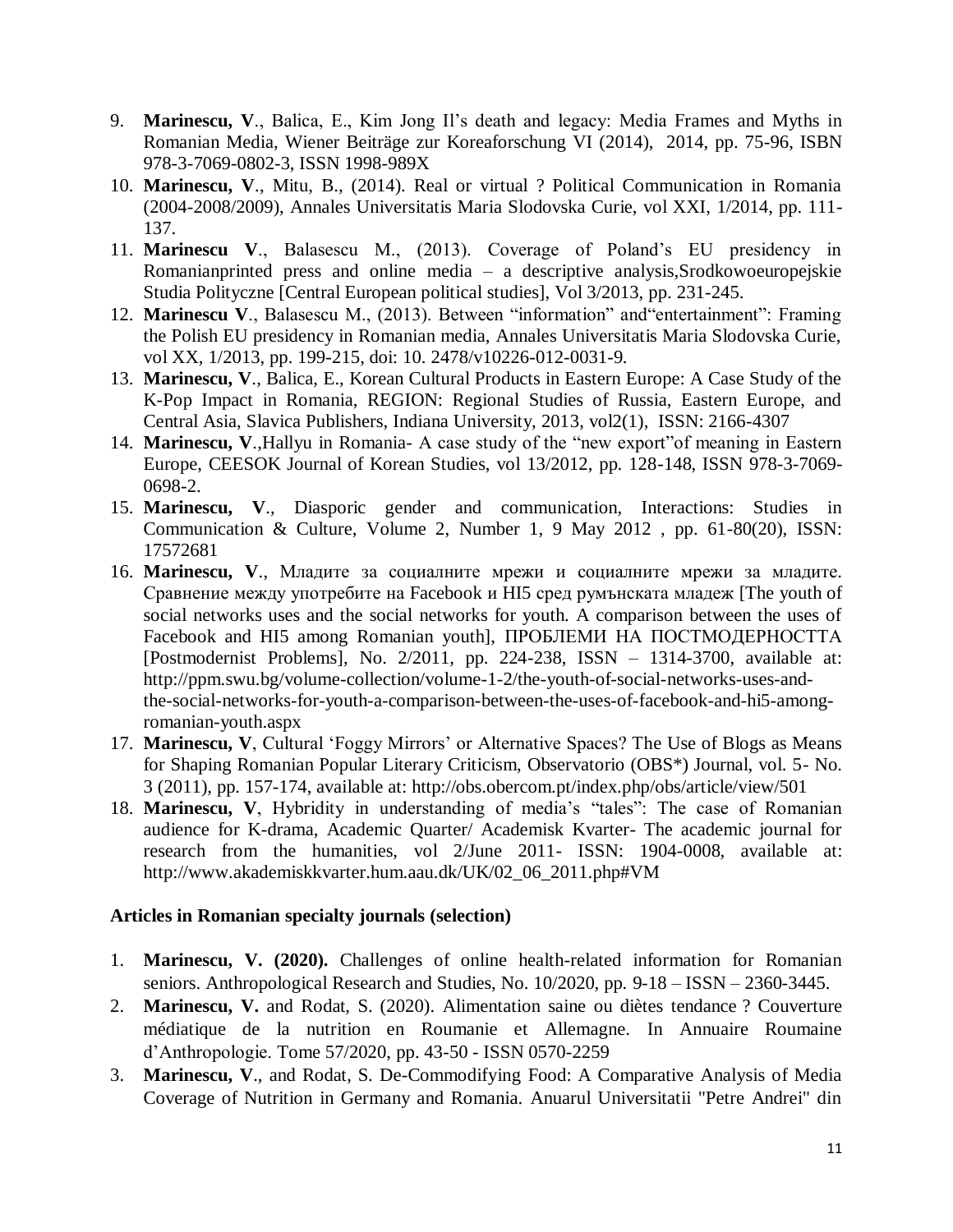Iasi - Fascicula: Drept, Stiinte Economice, Stiinte Politice, 24/2019, pp. 136-171 - ISSN - 2248-1079.

- 4. **Marinescu, V**. E-health and Romanian seniors. An exploratory study. Anthropological Research and Studies, No. 6/2019, p.37 – ISSN – 2360-3445.
- 5. **Marinescu, V**. Advertising and Health in Romania. Revista de Științe Politice. Revue des Sciences Politiques, No. 63/ 2019, pp. 72-81. - ISSN: 1584 - 224X.
- 6. **Marinescu, V**. Framing public health in Romanian media between 1918 and 1945. Anthropological Research and Studies, No. 9/2019, pp. 61-73 – ISSN – 2360-3445.
- 7. **Marinescu, V**. and Balica, E. Refugees in Europe: Romanian online media coverage of the refugee's crisis. Romanian Journal of Sociological Studies, 2017, no. 1/2019, pp. 45-58, ISSN: 2457-6158.Marinescu V. Representing Public Health in Romanian Communist Media (1945-1989). Revista de Științe Politice. Revue des Sciences Politiques, No. 62/ 2019, pp. 136-145. - ISSN: 1584 - 224X.
- 8. **Marinescu V**. "Spaces and Encounters in Romanian Hospitals Make Us Sicker". Romanian Patients' Discourses about Medical System. Revista de Științe Politice. Revue des Sciences Politiques, No. 59/ 2018, pp. 105-116. - ISSN: 1584 - 224X.
- 9. **Marinescu, V**. Architecture as a Feminine Profession and the Feminisation of the Architect Profession in Romania. Language and Literature - European Landmarks of Identity, 2018, no.22, pp. 237-243, ISSN 2344-4894.
- 10. **Marinescu, V**. Violence against children in Romanian media. Analele Universitatii Spiru Haret – Seria Jurnalism/Annales of Spiru Haret University – Journalism Studies, 2018, 19(1), pp. 10-20. ISSN: 1454-9492.
- 11. **Marinescu, V**., and Rodat, S. Romanian and German Seniors in Quest of Online Health-Related Information: An Exploratory Comparative Study. Romanian Journal of Communication and Public Relations, 2018, 20(1), pp. 25-45. ISSN 1454-8100 / e-ISSN 2344-5440
- 12. **Marinescu, V**, and Silistraru, I. Interpersonal communication within Romanian medical field. Anthropological Researches and Studies, 2018. no. 8, pp. 6-14, ISSN - 2360-3445.
- 13. **Marinescu, V**. Romanian Seniors, Internet and Health. Romanian Journal of Sociological Studies, 2/2017 pp. 135–143, ISSN: 2457-6158.
- 14. **Marinescu, V**. Les femmes, style et vie de tous les jours: la construction de l'identité de genre par les vlogs de mode. Language and Literature - European Landmarks of Identity, 2017, no. 2, pp. 15-23, ISSN 2344-4894.
- 15. **Marinescu, V**. and Silistraru, I. Les communautés en ligne de malades de la Roumanie: nouvelles frontiėres ou nouveaux territoires?. Cultures of Communication / Cultures de la Communication, 2017, no. 2, pp. 117-127, ISSN : 2502 – 0242.
- 16. **Marinescu V**. and Marinache R. Foreword: Sociology of health and medicine Romanian Journal of Sociological Studies, 2017, no. 1/2017, pp. 1-7, ISSN: 2457-6158.
- 17. **Marinescu, V**. Teaching Area Studies through Two Different On-line Platforms. BRAIN Broad Research in Artificial Intelligence and Neuroscience, Vol. 8, No. 3, 2017, pp. 38-46 – ISSN – 2067-3957.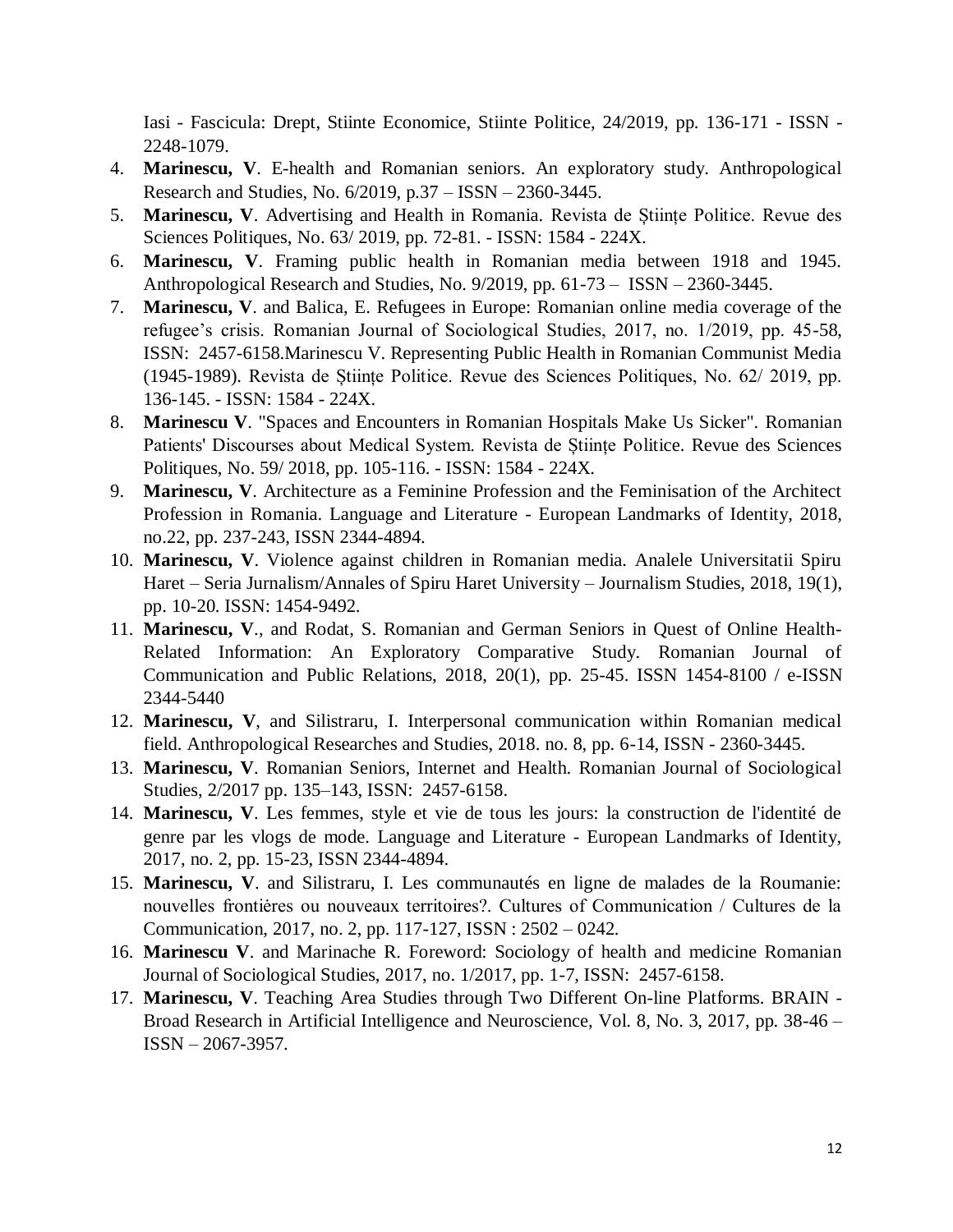- 18. **Marinescu, V**. and Silistraru, I. Promises and pitfalls for the health journalism in Romania. Revista de Stiinte Politice. Revue des Sciences Politiques, No. 54/ 2017, pp. 151-165 - ISSN: 1584 - 224X
- 19. **Marinescu, V**., Roventa-Frumusani, D. Despre principiul egalităţii în muncă între genuri şi feminizarea profesiei de arhitect în România [The Gender Equality Principle in the Labour Market and the Feminization of the Architecture Profession in Romania], Arhitectura, Bucharest, Romania, Nr. 2-3/2017.
- 20. **Marinescu V**. Where is the prevention? Incomplete public campaigns about hepatitis in Romania, Anthropological Research and Studies, No. 6/2016, pp. 43-54 – ISSN – 2360- 3445.
- 21. **Marinescu V**. Direct Democracy in Romania after 1989: Particularities of the Formal-Legal and Practical Aspects. Revista de Științe Politice. Revue des Sciences Politiques, No. 50/ 2016, pp. 66-76. - ISSN: 1584 - 224X.
- 22. **Marinescu V**. Communication and health in Romania The case of public campaigns against hepatitis. Anthropological Research and Studies, No. 5/2015, pp. 33-34 – ISSN – 2360-3445.
- 23. **Marinescu V**. and Kim Y. Mapping South Korea's Soft Power: Sources, Actors, Tools, and Impact, Romanian Journal of Sociological Studies, 2015, no. 1/2015, pp. 1-10, ISSN: ISSN 2457-6158.
- 24. **Marinescu, V**. Aspecte ale influentei exercitate de internet asupra comportamentului studentilor din Romania legat de sanatate. Revista Romana de Interactiune Om-Calculator 7. no. 4, 2014, pp.289-304 -ISSN – 1843-4460.
- 25. **Marinescu V**. Studying Hallyu in Central and Eastern Europe: Challenges for empirical research, Anthropological Research and Studies, No. 4/2014, pp. 30-45 – ISSN – 2360-3445.
- 26. **Marinescu V**. Reconstructing Social Identities in the Balkans and Central Europe through Popular Culture. Anthropological Research and Studies, No. 3/2014, pp. 22-23- ISSN – 2360-3445.
- 27. **Marinescu, V**.,(2014). Pornografie şi sexualitate online. Aspecte ale anchetei EU Kids Online II în cazul României [Online pornography and sexuality : Aspects of EUKIDS Online II Survey in the Romanian case], Revista română de sociologie, 2014, 25 (1–2), pp. 37–56. ISSN: 1224-9262.
- 28. **Marinescu V**, The discourse on the "crisis of the health care system": Is there a negative political bias in Romanian newspapers coverage? , Revista de Stiinte Politice. Revue des Sciences Politiques, No. 37-38/ 2013, pp. 349-361 - ISSN: 1584 - 224X
- 29. **Marinescu, V**., L'audience des produits de « Hallyu » en Romanie Un étude de cas [The audience of "Hallyu"' s products in Romania – A case study], Revista Romana de Jurnalism si Comunicare [Romanian Review of Journalism and Communication], No.2/2011, pp. 59-67 - ISSN – 1842-256X.
- 30. Barbovski, M., **Marinescu, V**., Velicu, A., Being in Contact with Strangers: Teenagers' Exploration of Alternative Identities Online, Revista de Asistenta Sociala [ Social Work Review], Anul X, Nr. 2/2011, pp. 61-78- ISSN-1583-0608.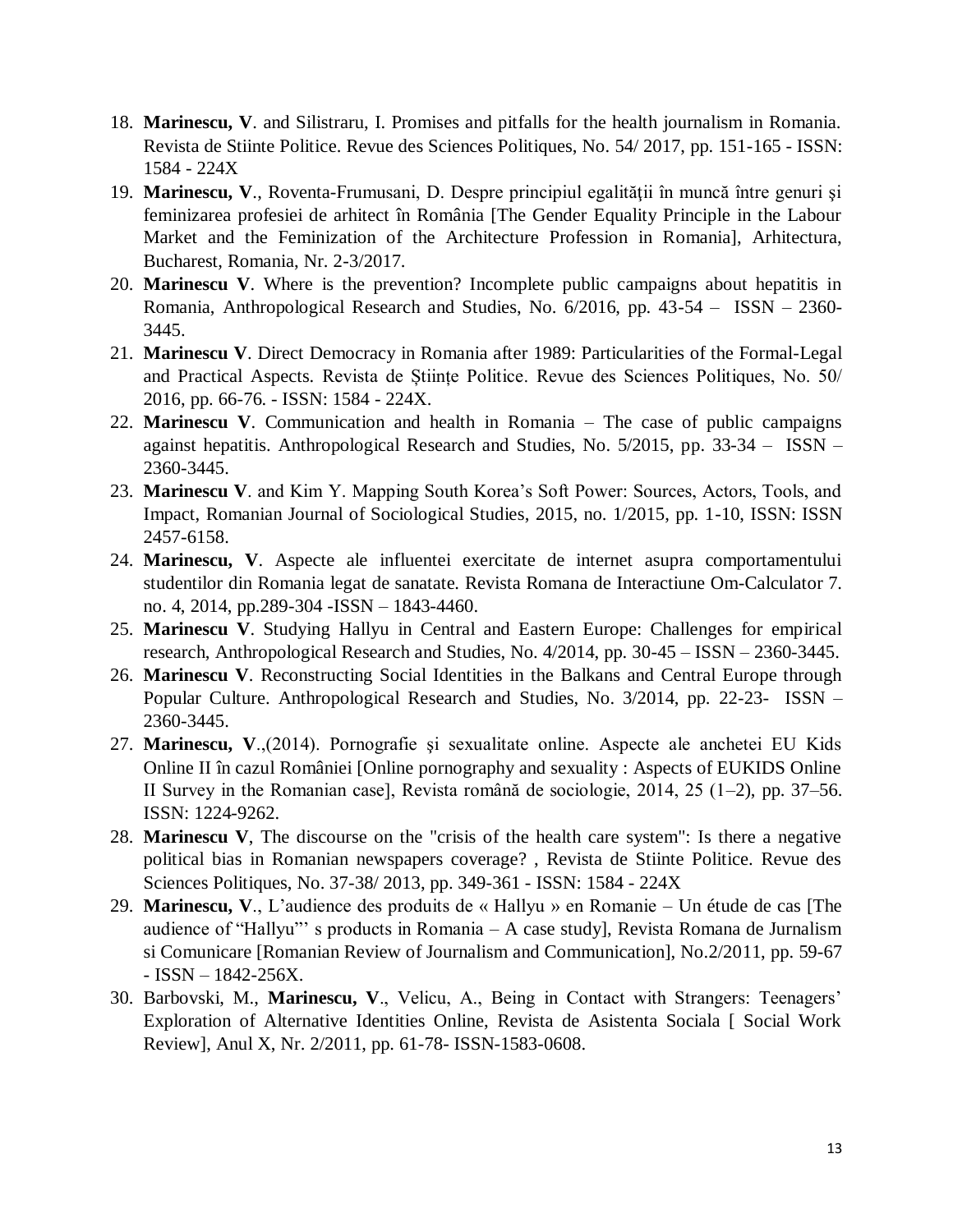31. **Marinescu, V**., Communication and migrants in Europe: The case of Romanian migrants images in Romanian media. Revista Romana de Jurnalism si Comunicare [Romanian Review of Journalism and Communication], no4. (V)/ 2010,pp. 15-27- ISSN – 1842-256X.

# **Official Reports**

### **International (Outside Romania)**

- 1. Marinescu V. (2009) Improving the targeting of government support to Roma students in tertiary education, Roma Education Fund, Budapest, Hungary.
- 2. Marinescu V. (2007) Violence against women and children in the Canadian and Romanian newspapers, CRIVIFF, Universite de Montreal, Canada.
- 3. Marinescu V. (2001) Country evaluation of WINNER II Romania, UNIFEM and International Bank for Reconstruction and Development.

### **Romania**

- 1. Marinescu V. (2017) Bucuresti, pulsul comunitatii [Bucharest, the pulse of the community]. Vital Signs Projectr, Bucharest. Fundatia Comunitara Bucuresti. http://bucuresti.vitalsigns.ro/
- 2. Marinescu V. (2009) Prezentarea problematicii homosexuale in presa scrisa centrala din Romania: Mai – Iunie 2009 [The coverage of homosexual issues in Romanian newspapers: May-July 2009], ACCEPT, Bucharest, Romania
- 3. Marinescu, V., (2006) Reforma pensiilor in Romania si politicile de gen [Pensions` reform in Romania and Gender Politics], Centre Partnership for Equality, Bucharest, Romania.
- 4. Marinescu, V., Branea S,. (2006) Femei si barbati în organizatii [Women and men in organizations], Centre Partnership for Equality, Bucharest, Romania.
- 5. Marinescu, V., Stefanescu, S., (2005) Mediatizarea actelor de violenta în familie. Ghid de bune practici pentru jurnalisti [The mediatisation of domestic violence. Good practices guide for the journalists], Centre Partnership for Equality, Bucharest, Romania.
- 6. Marinescu, V., Pricopie, V., (2004) Accesul femeilor pe piata muncii [The access of women in the work market] Centre Partnership for Equality, Bucharest, Romania, 2004.
- 7. Marinescu, V., Stefanescu, S., (2004) Mediatizarea violentei în familie. Studiu de caz: Ziarele centrale romanesti [The mediatisation of domestic violence. Case study: Central Romanian Newspapers] Centre Partnership for Equality, Bucharest, Romania.
- 8. Marinescu, V., (2003) Cresterea participarii femeilor la procesul decizional [Women's Leadership - Increasing Women's Participation to the Decision-Making Process], Centre Partnership for Equality, Bucharest, Romania, 2003.
- 9. Marinescu, V., (2002) collaborator at : Jigau, M. Surdu, M. Participarea la educatie a copiilor rromi - Probleme, solutii, actori [Rroma children involvement in education-Problems, solutions, actors]. Bucharest, Institute of Education Sciences and UNICEF, Bucharest, Romania.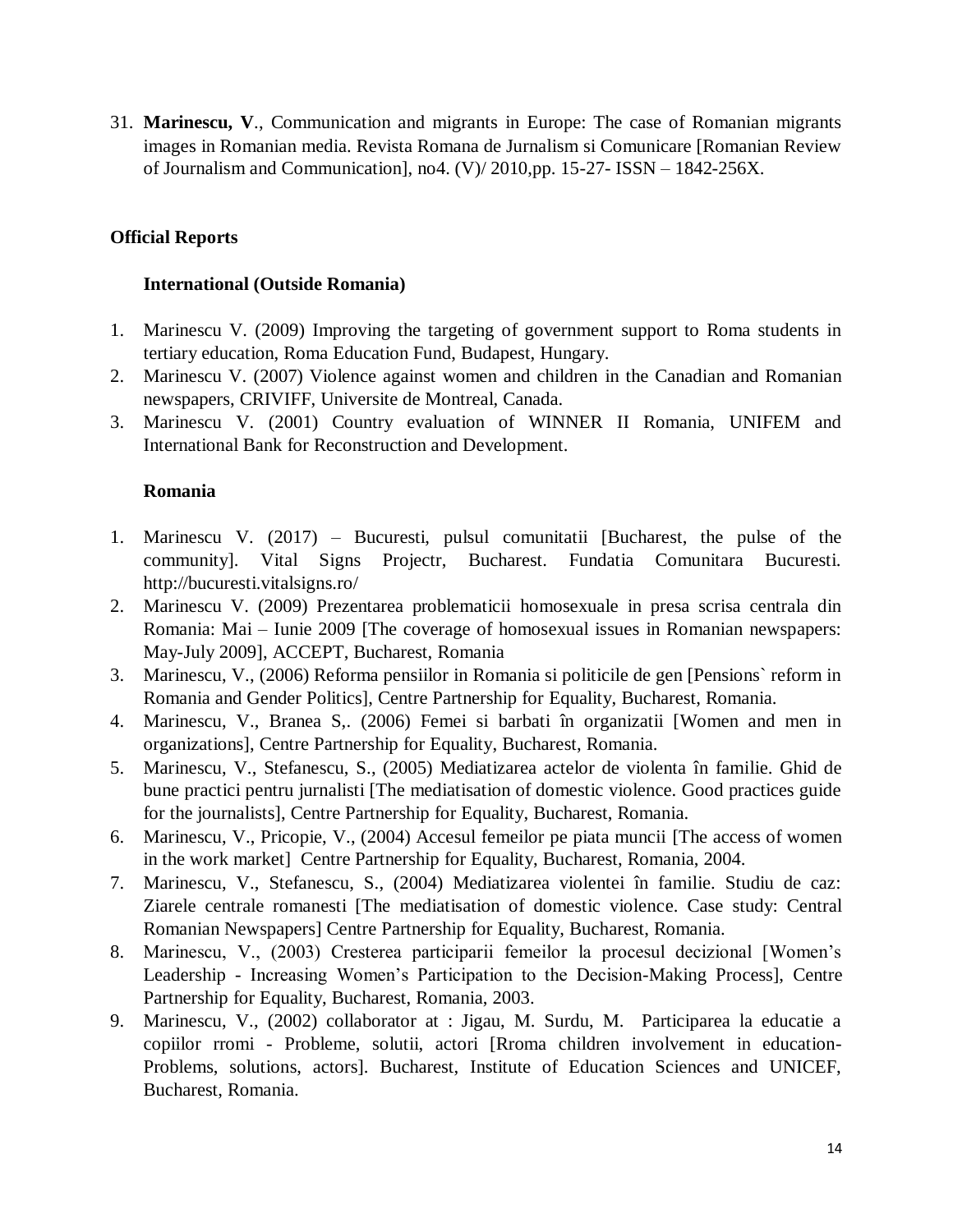- 10. Marinescu, V., (2001) Profilul cititorilor ziarului "Cotidianul de Transilvania" [Profile of the "Cotidianul de Transilvania" newspaper readers], Media Controller, Bucharest, Romania.
- 11. Marinescu, V., (2001) Profilul cititorilor ziarului "Cotidianul" [Profile of the "Cotidianul" newspaper readers], Media Controller, Bucharest, Romania.
- 12. Marinescu, V., (2001) Profilul cititorilor ziarului "Jurnalul de Transilvania" [Profile of the "Jurnalul de Transilvania" newspaper readers], Media Controller, Bucharest, Romania.
- 13. Marinescu, V., (2001) Profilul cititorilor ziarului "Curentul" [Profile of the "Curentul" newspaper readers], Media Controller, Bucharest, Romania.
- 14. Marinescu, V., Militaru, L., (2000) "Jocul" in conceptia romanilor: Optiuni, motivatii si nevoi ale populatiei referitoare la un nou joc televizat [The Romanian's notion of "game": The population's options, motivations and needs regarding a new game shown on television], B&C Consulting, Bucharest, Romania.

# **Articles published in journals indexed BDI or volumes "proceedings" of conferences**

### **International - selection**

- 1. Fox, B., **Marinescu, V**. and Branea, S. European Elections 2019: An Analysis of Young Citizens' Perceptions of European Political Posters. Paper presented at the Mediaflows Conference 2019 "European Elections 2019: Populism and Euroscepticism" organised by University of Valencia, Valencia, Spain, 20-22 November 2019.
- 2. **Marinescu, V**. Narrative structures and the export of meaning the case of South Korean popular culture's reception in Central and Eastern Europe. Paper presented at the international conference "Filmic and Media Narratives of the Crisis: Contemporary Representations" organised by Panteion University and the French Institute of Athens, Athens, Greece, 7-8 November 2019
- 3. **Marinescu, V**. (2019). Social encounters within the medical space auto-etnographies of Romanian patients. Paper presented at 12th "Central and Eastern European Communication and Media Conference-CEECOM 2019", organised by the Sofia University "St. Kliment Ohridsky", Sofia, Bulgaria, 19-21 June 2019.
- 4. **Marinescu, V**. and Ibrahimi, S. (2018). Web-based Health Information in Romania between accesibility and bias. Paper presented at the Second Edition of the International Conference on Social Sciences and Humanities "Forum on the Studies of Societies (FSS)", Universita degli Studi "G. d'Annunnzio", Chieti, Pescara, 23 November 2018.
- 5. Ibrahimi, S, **Marinescu, V**., Ibrahimi, E. and Luciani, E. (2018). Forensic Victimology: A step forward the Psychosocial profile of Victimology. Paper presented at the Second Edition of the International Conference on Social Sciences and Humanities "Forum on the Studies of Societies (FSS)", Universita degli Studi "G. d'Annunnzio", Chieti, Pescara, 23 November 2018.
- 6. **Marinescu, V**. (2018). Internet and Third Age in Romania An exploratory study. Paper presented at the Second Edition of the International Conference on Social Sciences and Humanities "Forum on the Studies of Societies (FSS)", Universita degli Studi "G. d'Annunnzio", Chieti, Pescara, 23 November 2018.
- 7. **Marinescu, V.** (2018). Representing Violence Against Children in Romanian Media: Between Journalistic Routines and Social Assessments. Paper presented at the International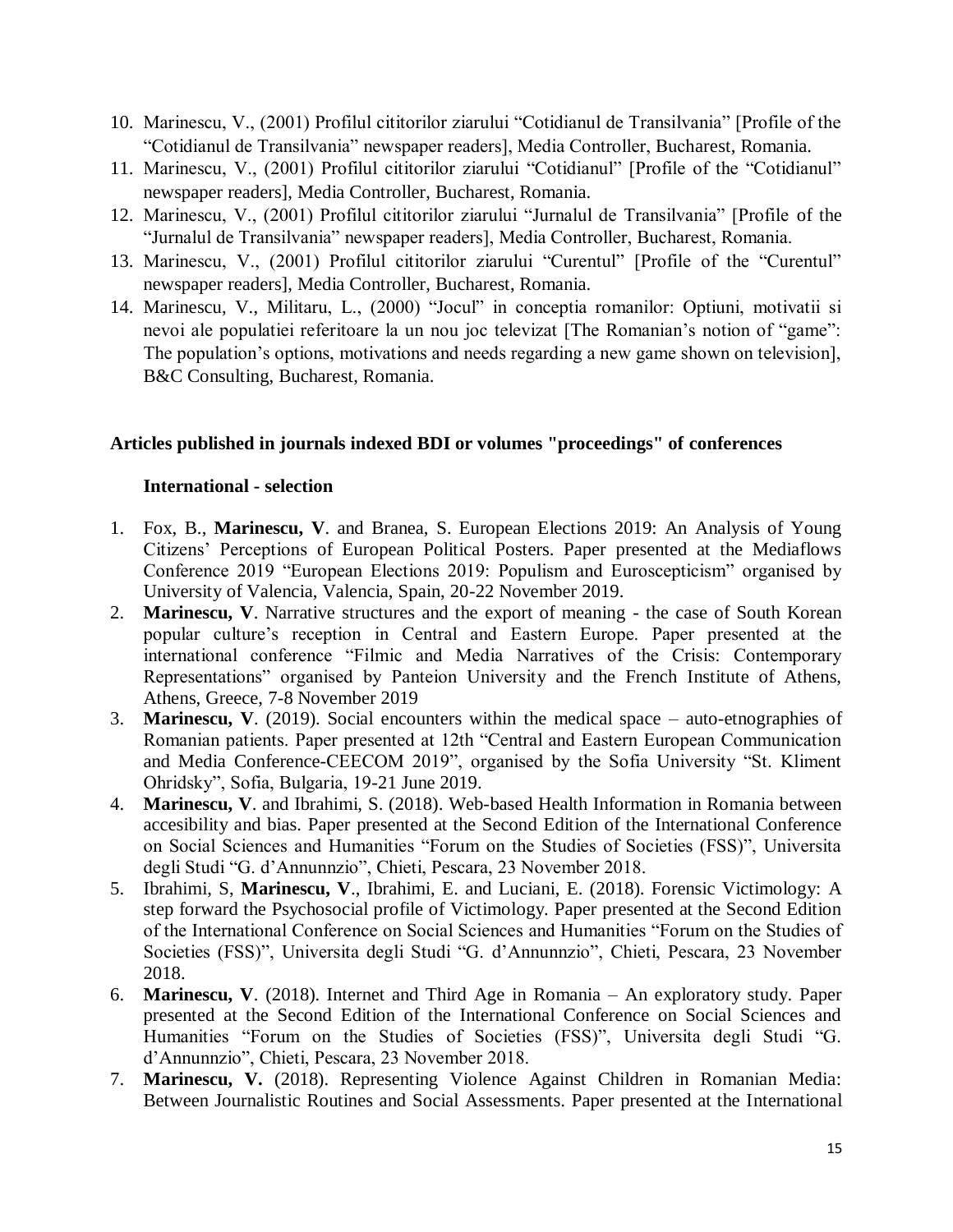Conference "Sociocultural Dimensions of Childhood", organised by the Bulgarian Academy of Sciences – Institute of Ethnology and Folklore Studies with Ehnographic Museum, Sofia, Bulgaria, 26-28 October 2018.

- 8. **Marinescu, V**. (2018). Between realities and artefacts: An analysis of the impact of Hallyu in Romania. Paper presented at the International Conference on Cultural Endemics: "Regional Fandom Formation and the Globalization of Hallyu", Korea University, Seoul, South Korea, 18-21 August 2018.
- 9. **Marinescu, V**., Lazar, F. and Branea, S. (2018). Media Representation of Social Work Profession in Romania. Paper presented at at the XIX ISA World Congress of Sociology, ISA, Toronto, Canada, 15-21 July 2018.
- 10. **Marinescu, V.** (2018). Campagnes de communication réussies liées à la nutrition adéquate. Paper presented at the International Conference Le management du statut nutritionnel, Université d'Etat de Médecine et de Pharmacie "Nicolae Testemitanu" de République Moldova, Chisinau, Moldova, 21 March 2018.
- 11. **Marinescu, V**. (2017). The mediatisation of violence in Romanian media The case of VAC. Paper presented at the International Seminar "Towards the development of the mediatization research", University of Wroclaw, Wroclaw, Poland, 10 December 2017.
- 12. **Marinescu, V**. (2017). Direkte Demokratie in Rumänien. Paper presented at the International Conference "Sachunmittelbare Demokratie im interdisziplinären und internationalen Kontext 2016/2017, Westeuropa –USA / Mittel - und Osteuropa", Das Deutsche Institut für Sachunmittelbare Demokratie, Technische Universität Dresden, Dresden, Germany, 30 November – 2 December 2017.
- 13. **Marinescu, V**. (2017). Internet and health in Romania. Paper presented at the International Conference "Media, Communication, Society - Strategic Communications and Media Environment", Department of Media and Public Communications at the University of National and World Economy in Sofia, Bulgaria, 20-21 November 2017.
- 14. **Marinescu, V**. (2017). Romanian Seniors, Internet and Health. Paper presented at the 5th International Conference on "Digital Culture and Society", South-West University "Neofit Rilski", Blagoevgrad, Bulgaria, 3-4 November 2017.
- 15. **Marinescu, V**. (2017). History of medicine in Romania. Public presentation at the Department of History of Science, Istanbul Medeniyet University, Istanbul, Turkey, 23 October 2017.
- 16. **Marinescu, V**. (2017). South Korea's Soft Power: present realities and future opportunities in Romania. Paper presented at the International Interdisciplinary Academic Conference "120th Anniversary of Korean Studies in Saint Petersburg University", Saint Petersburg University, Russia, 12-14 October 2017.
- 17. **Marinescu, V**. (2017) On-line Communication and Romanian Seniors Quest for a Better Health. Paper presented at 4th ESTIDIA Conference Dialogues without Borders: Strategies of Interpersonal and Inter-group Communication, Faculty of Philosophy, Sofia University "St. Kliment Ohridsky",Sofia, Bulgaria in partnership with Institute of Rhetoric and Communications, Sofia,Centre for New Media and Transdisciplinary Dialogue, Constanţa, Sofia University "St. Kliment Ohridski", Sofia, Bulgaria, 29-30 September 2017.
- 18. **Marinescu, V**, Marinache, R. (2016) Changes in health-related behaviours in the digital era: Evidence from Romania, paper presented at Conference "Information revolution, new media and social changes in the world, the region and Serbia", organised by Faculty of Culture and Media, "John Naisbitt" University, Belgrade, Serbia, November 25, 2016.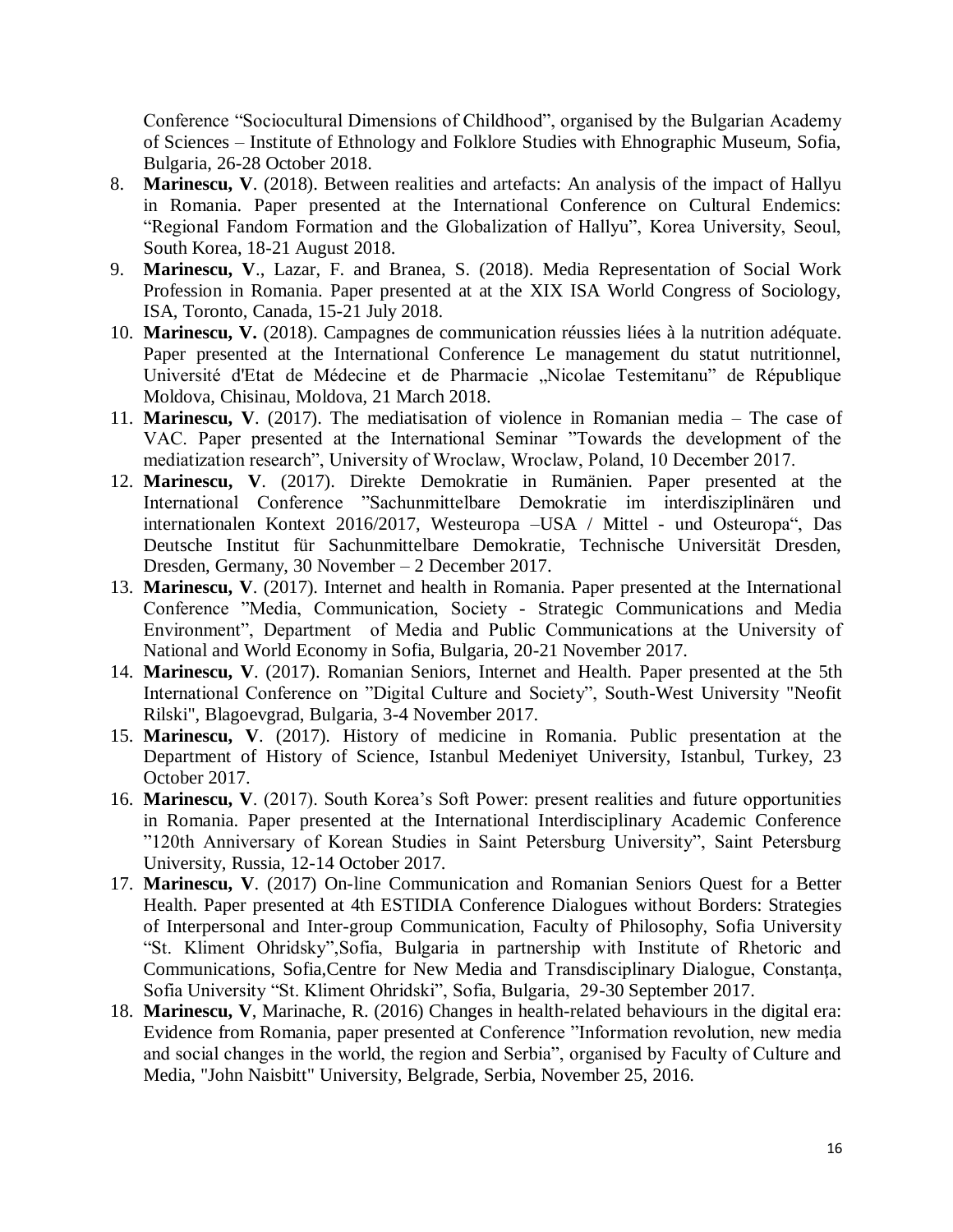- 19. **Marinescu, V**. (2016) Reflections on the "Field" in Hallyu studies: Entaglements and dillemas of comparative research in Korean studies, paper presented at the 15th International Conference CEESOK "New Trends in Korean Studies", organised by Adam Mickiewicz University, Poznan, Poland, October 21–21, 2016.
- 20. **Marinescu, V**. (2016) Direct democracy and Internet in Romania: Notes from the field, paper presented at the Conference "Digitization and Social Transformations in the Globalized World", organised by the Department of Sociology, South-West University Blagoevgrad, Blagoevgrad, Bulgaria, September 29-30, 2016
- 21. **Marinescu, V**. (2016) The perception of Morocco in Romania and Moldavia between direct knowledge and media reconstruction, paper presented at the 5th International Conference on Media Freedom''Communication and freedom: the challenge of perceptions '', organised by Centre d'Etudes et des Recherches en Sciences Sociales, Rabat, Maroc, July 15-16, 2016.
- 22. **Marinescu, V**. (2016) Hallyu and "imagined communities" of Korean fans A comparative analysis of the countries from the Visegrad Group, paper presented at 2016 KASEUS International Conference "The ROK's MPD and the 'Visegrad 4+1' Cooperation", organised by KASEUS, Charles University, Prague, Czech Republic, 7 July 2016.
- 23. **Marinescu, V**. (2016) Green cities in European Union and South Korea: From local solutions to common projects, paper presented at the International Conference "Global Cities and Urban Studies: Korea in comparative perspective", organised by Department of International Relations – Central European University, Korea Foundation, Central European University, Budapest, Hungary, June 16-18, 2016.
- 24. **Marinescu, V**. (2015) Studying Hallyu in Central and Eastern Europe: Challenges for empirical research, paper presented at the Viennese Korean Days, University of Vienna, Vienna, Austria, 4-5 December 2015.
- 25. **Marinescu, V**. (2015) Maps of desire the impact of Hallyu in Central and Eastern Europe, paper presented at the 14th Central and Eastern Europe Society of Koreanology International Conference in Moscow (CEESOK-2015), organised by CEESOK, Linguistic State University, Moscow, Russian Federation, October 29-30, 2015
- 26. **Marinescu, V**. (2015) 'Ways of representing "otherness": A comparative analysis of South Korea's popular culture influences in Eastern Europe and the Balkans', paper presented at the 4th Conference on Korean Screen Culture- Department of Cross-Cultural and Regional Studies (ToRS),-University of Copenhagen, Copenhagen, Denmark, May 29 – 30 2015.
- 27. **Marinescu, V**. (2015) Historical Trends of Framing International Relations. An Analysis of Romanian Media Representations of Korea-Russia Relations. Paper presented at the Conference "Exploring the new trends of socio-cultural changes in Korean and Russian societies", Saint-Petersburg State University, Sain Petersburg, Russian Federation, 9-10 April 2015.
- 28. **Marinescu, V**. (2014) Geographies of East-Asia in Europe Ways of Perceiving and Assessing the Uniqueness of Hallyu, paper presented at the Conference " Winning Central Europe: Spread and Reception of the Korean Wave in the Czech Republic and the Adjacent Countries", The Charles University, Prague, Czech Republic, November 28-29, 2014.
- 29. **Marinescu V**, (2014) Health-related Behavior and Personal Motivations for Using Social Media in Romania, paper presented at the conference "Digital Culture and Adolescents", organised by University of Blagoevgrad, Blagoevgrad, Bulgaria, 31 October-1 November 2014.
- 30. **Marinescu, V**. (2014) Searching the Sameness and Otherness through Hallyu in Balkans and Central Europe, paper presented at The Second Middle East WAHS Conference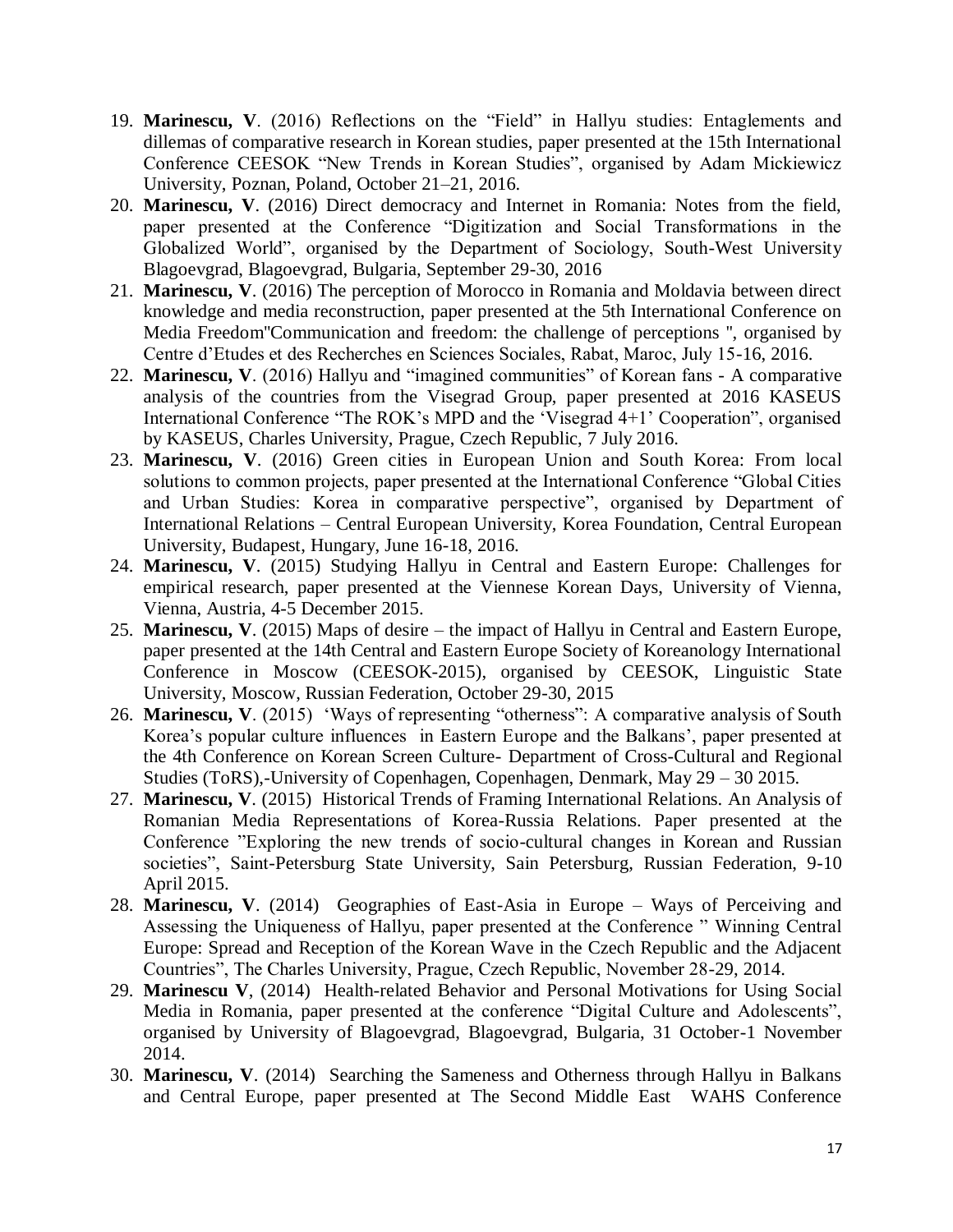"Cultural Geography of the Hallyu: Mapping the World through Korean Popular Culture", The Hebrew University of Jerusalem, Israel, May 13-15, 2014.

- 31. **Marinescu, V**. (2013) The working class is no more going to paradise: Representations of occupations in Romanian mass media, Conference "New Mediation, New Popular Culture?", Metropolitan University Prague, Prague, Czech Republic, November 6, 2013.
- 32. **Marinescu, V**. (2013) Health e-litteracy: The influence of internet on the Romanians healthy behaviours, paper presented at the Conference "Digital Culture and Society", Univeristy of Blagoevgrad, Blagoevgrad, Bulgaria, October, 31 – November 1, 2013..
- 33. **Marinescu, V**. (2013) An ephemeral trend or nativization? -The impact of East-Asian popular cultures in Romania, Conference of the International and Intercultural Communication Section of the German Communication Association (DGPuK) " Transcultural and transnational communication research in Central and Eastern Europe: Trends, development , debates", University of Wien, Wien, Austria, 4-6 October 2013
- 34. **Marinescu, V**., Balasescu, M., (2013) The Romanian Press and European Issues: A Content Profile, 3rd Congress of the Polish Communication Association, Jagellonian University, Cracow, Poland, 26-28 September 2013.
- 35. **Marinescu, V**, (2013) Asia seen by the eyes of Romanian fans, MASH 2013:Making and Sharing- Conference on audience creativity, Maastricht University, Maastricht, 4-6 July 2013
- 36. **Marinescu V**, (2013) The influence of Korean Wave in Romania Some elements from the field research, Korean Studies Institute, Freie Universitat, Berlin, 8 April 2013.
- 37. **Marinescu, V**., (2012) From Dae Jang Geum to Gangnam Style the reception of Korean Wave in Romania, Wienese Korean Studies, University of Wien, Wien, Austria, 13-15 December 2012.
- 38. **Marinescu, V**., ( (2012), Internet Fan-Based Communities in Romania: A Case Study of K-Pop Impact on Romanian Adolescents, Conference "Digital Culture, Media and Education", University of Blagoevgrad, Blagoevgrad, Bulgaria, 29-31 October 2012.
- 39. **Marinescu, V**., Balasescu, M., (2012) Between "information" and "entertainment": Framing the Polish EU presidency in Romanian media, 2nd Congress of the Polish Communication Association, University of Adam Mickiewicz, Poznan, Poland, 20-21 September 2012. Marinescu, V, Balica, E., (2012), Myths about North Korea: an Analysis of Romanian Printed Press Narratives of Kim Jong-Il's Death, Conference "Whither the Two Koreas? Continuity and Change on the Korean Peninsula", Central European University, CEU, Budapest, 6- 8 September 2012.
- 40. **Marinescu, V**, Balica, E., (2012), The Impact of "Meaning": Ways of Perceiving and Assessing the Uniqueness of Korean Popular Culture in Romania, Conference "Whither the Two Koreas? Continuity and Change on the Korean Peninsula", Central European University, CEU, Budapest, 6- 8 September 2012.
- 41. **Marinescu, V**., (2012) Hallyu in Romania Understanding East-Asia fictions in Romania, paper presented at the Conference "Fiction in the media or media of the fiction", University of Bucharest, 12-14 July 2012,
- 42. **Marinescu, V.**, Balica, E., (2012), The "new" export of meaning The "Korean Wave" in Romania, 9th International Congress of the Association of the Cultural Studies, "Crossroads", UNESCO, Paris, 4-6 July 2012.
- 43. **Marinescu, V**., Ro-Hallyu: The influence of Korean Wave in Romania, The VIIth Congress of Portuguese Association of Sociology "Sociedate, Crise et Reconfiguracoes", University of Porto, Porto, Portugal, 19-21 June 2012.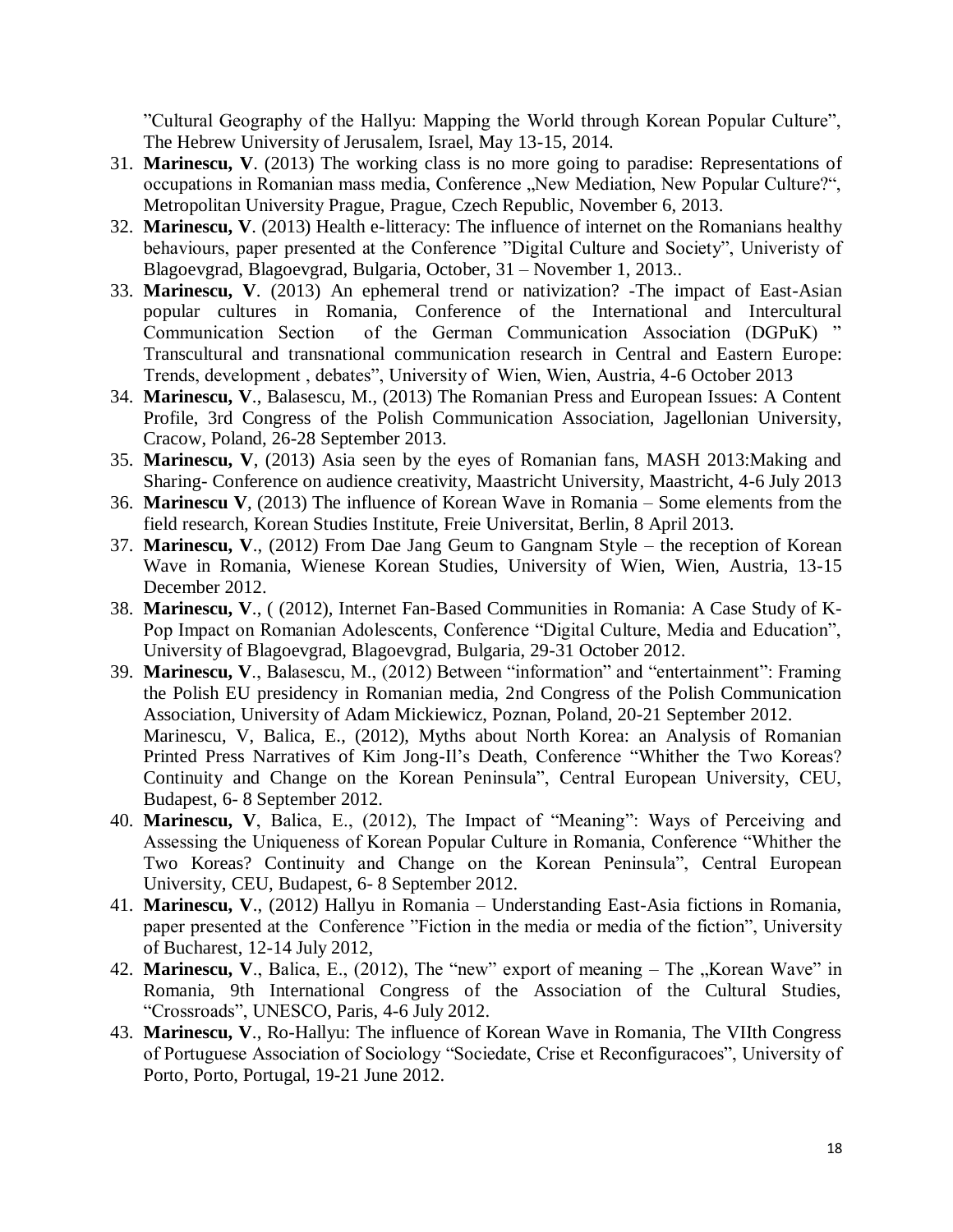- 44. **Marinescu V**, (2012), Entre réel et virtuel: La communication politique en Roumanie 2004-2008/2009, Troisième rencontre du programme de recherche de l'IRMC « Communication virtuelle par l'Internet et transformations des liens sociaux et des identités en Méditerranée » sur le thème:Mouvements sociaux en ligne face aux mutations sociopolitiques et au processus de transition démocratique, Tunis les 12-13-14 avril 2012.
- 45. **Marinescu, V**., (2012), Hallyu in Romania A case study of the "new" export of meaning in Eastern Europe, Conference "The Current Korean Wave in the Central and Eastern Europe Region and Its Prospect", CEESOK Conferece, university of Warsaw, Warsaw, Poland, 17- 18 March 2012.
- 46. **Marinescu, V**, Velicu, A., (2011), Uses of the Internet by Children and Youth Results of the EU Kids Online II, paper presented at the Scientific Seminar: "ITC, Media and Education", SWU "NEOFIT RILSKI", Faculty of Arts, Center for New Media and Digital Culture, Blagoevgrad, Bulgaria, 5-7 October 2011.
- 47. **Marinescu, V**, (2011), The "Korean wave" and the globalization of public: The analysis of K-drama audiences in Romania, paper presented at the Colloqium: "TV Series in the World: Changing Places / Places of Exchange", University of Le Havre, Le Havre, France, 15-17 June 2011.
- 48. **Marinescu, V**, (2011), The youth of social networks uses and the social networks for youth: A comparison between the uses of Facebook and HI5 among Romanian youth, paper presented at the Conference "Youth (Sub)cultures in Changing Societies", organized by Centre for Lifestyles Studies, Institute of International and Social Studies, Tallinn University, Tallinn, Esonia, 2-4 February 2011.
- 49. **Marinescu, V**, (2010), The crisis of the media or the media of crisis?: The 2008 economic crisis and the Romanian media, paper presented at the Third Slovak – Czech – Polish – Hungarian - Austrian Communication Forum "Media in crisis – Crisis in media", organized by Faculty of Media, Bratislava School of Law, Bratislava, Slovakia, 2-4 December 2010.
- 50. **Marinescu, V**, (2010), Framing the (I)migrant-The case of Romanian migrants images in Romanian media, paper presented at The Third Seminário Internacional Media, Jornalismo e Democracia: "Media, Jornalismo e Democracia, 2010", organized by The Faculty of Social and Human Sciences, New University of Lisbon,Portugal, 8-9 November 2010.
- 51. **Marinescu, V**, (2010), Evil invisibility: An analysis of the homophobic discourse in Romanian printed press, paper presented at the Conference: "Queer Crossings. Contemporary Perspectives on Gender and Sexuality", organized by The Ethos Department of the University of Palermo, 18-19 June 2010.
- 52. **Marinescu, V**, (2010), La communication transnationale et l'Internet Le cas de la diaspora roumaine, [Transnational Communication and Internet –The case of the Romanian diaspora], paper presented at Troisièmes Journées d'études - « Sciences, innovation technologique et société », organised by l'Association des Sociologues de Langue Française (AISLF), Namur, Belgia, 19-21 May 2010.
- 53. **Marinescu, V,** (2010), Representing ourselves as "others": The case of Romanian migrants images in Romanian media, paper presented at the Conference "Representation Now: The Sum of It All", Saint Louis University – Madrid, Spain, 16-17 April 2010.
- 54. **Marinescu, V,** (2010), Cultural 'Foggy Mirrors' or Alternative Spaces? The Use of Blogs as Means for Shaping Romanian Popular Literary Criticism, paper presented at the Conference: "Alternative Culture Now", organized by the Ohio State University, University of Alberta, CEU/IACC- Hungary, Budapest, Hungary, 8-10 Aprile 2010.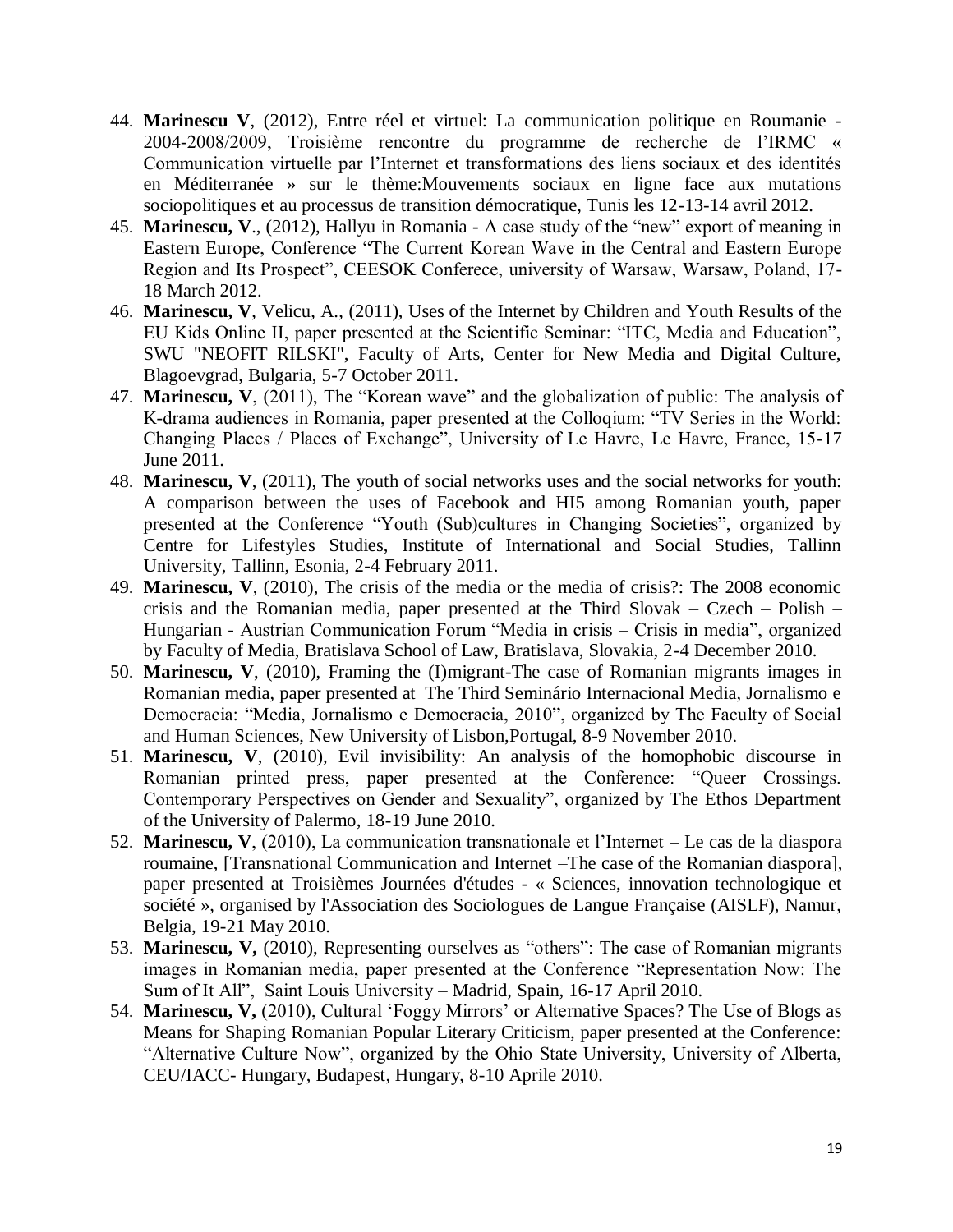### **Romania - selection**

- 1. **Marinescu, V.,** Communication and NGOs in Romania Paper presented at the 10th Annual International Conference "After Communism. East and West under Scrutiny", Faculty of Social Sciences - Craiova - Center of Post-Communist Political Studies CEPOS/ CESPO, Craiova, Romani, 27-28 March 2020.
- 2. **Marinescu, V**., Digital Health and the Generation Gap in Romanian Context. Paper presented at the 10th Annual International Conference "After Communism. East and West under Scrutiny", Faculty of Social Sciences - Craiova - Center of Post-Communist Political Studies CEPOS/ CESPO, Craiova, Romani, 27-28 March 2020
- 3. **Marinescu, V**., "Infodemics"- New shapes of disases in mass media. Paper presented at the International Conference "Interdisciplinary perspectives in culture, society and arts: Mapping future research directions", organised by University of Bucharest, Bucharest, Romania, 25- 26 February 2020.
- 4. **Marinescu, V.,** Mediatizarea violentei impotriva copiilor in Romania: elemente pentru un posibil ghid destinat jurnalistilor [Media coverage of violence against children in Romania: Elements for a possible journalists' guide]. Paper presented at the international workshop "Violență, criminalitate și siguranță personală în mediul urban" organised by the Instutute of Sociology and Romanian Criminological Society, Bucharest, Romania, 1 November 2019.
- 5. **Marinescu, V**. and Ibrahimi, S. Cyber deviance and cyber space used in adolescence: Prevention strategies and the role of social-media. Paper presented at the 12th International Conference "State & society in Europe", organised by University of Craiova and Romanian Academy, Craiova, Romania, 23-26 October 2019.
- 6. **Marinescu, V.** and Rodat, S. Alimentatie sanatoasa sau diete in trend? Reprezentarea mediatica a problematicii nutritiei in Romania si Germania [Healthy diets or scientific nutrition? Media Representation of Nutrition in Germany and Romania]. Paper presented at the International Conference "Omul si provocarile societati postmoderne" organised by the Instutute of Athropology, Romanian Academy and Prahova National Museum of Natural Sciences, Ploiesti, Romania, 17-19 October 2019.
- 7. **Marinescu, V.** Acoperirea mediatica a epidemiilor Prezentarea pestei porcine africane (PPA) in mass-media romaneasca [Media Coverage of Epidemics – The case of framing the classical swine fever (CSF) in Romanian media]. Paper presented at the International Conference "Omul si provocarile societati postmoderne" organised by the Instutute of Athropology, Romanian Academy and Prahova National Museum of Natural Sciences, Ploiesti, Romania, 17-19 October 2019.
- 8. **Marinescu, V**. Grupurile dezavantajate în media din România după 1989. O trecere în revistă a literaturii de specialitate [Romanian media coverage of the disadvantaged groups after 1989. A literature review]. Paper presented at the international conference "1990-2019. Trei decenii de jurnalism: Proiecte, realizari, restante" organised by the Univeristy of Oradea and Szeged University, Oradea, Romania, 10-11 October 2019.
- 9. **Marinescu, V**. and Rodat, S. Mediatizarea problematicii nutritiei in Germania si Romania: o analiză comparativa [De-Commodifying Food: A Comparative Analysis of Media Coverage of Nutrition in Germany and Romania]. Paper presented at the national conference "Dimensiuni contemporane ale dezvoltarii. Fundalul romanesc al sincronizarii europene" organised by Petru Andrei University, Iasi, Romania, 7-8 June 2019.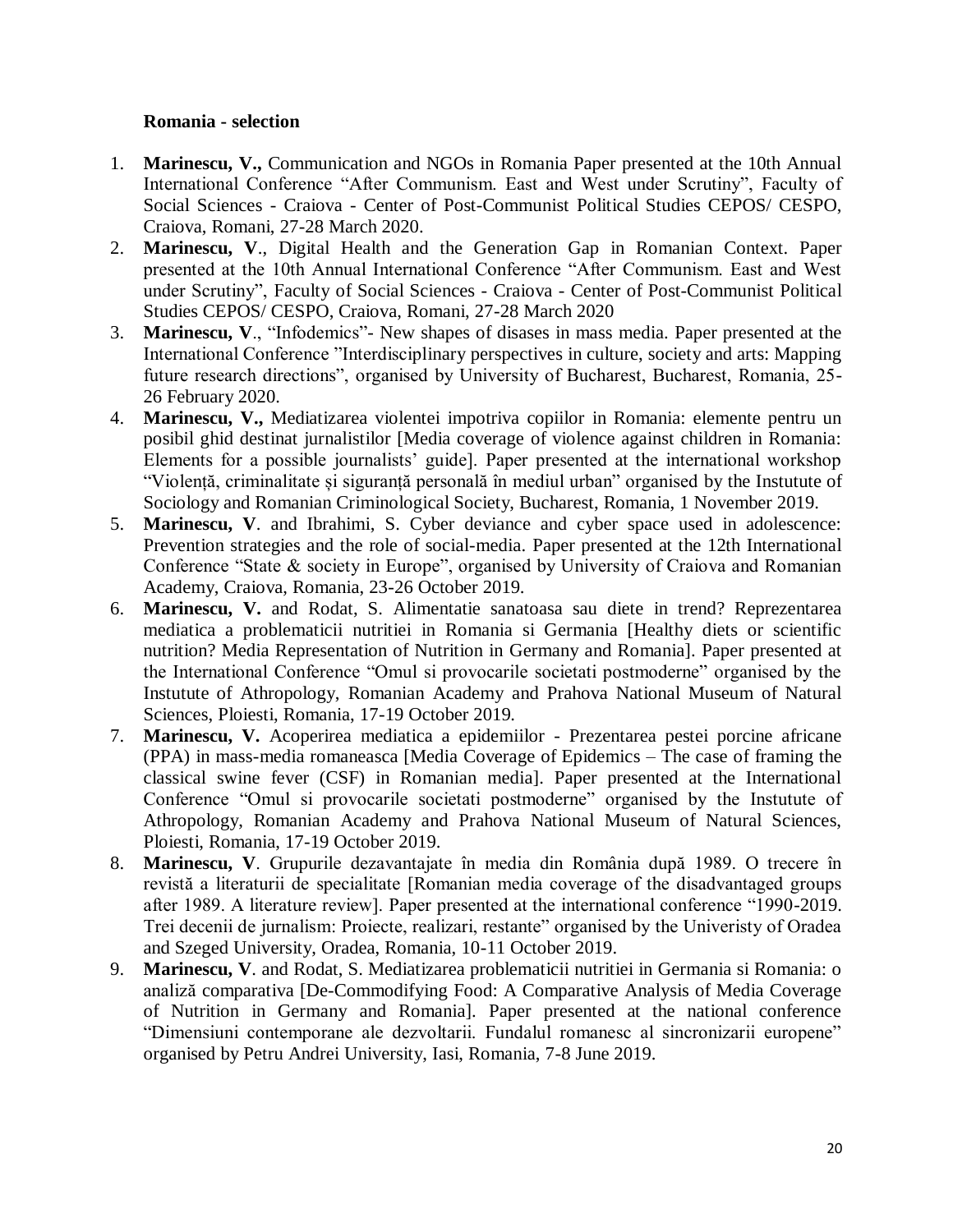- 10. **Marinescu, V**. (2019). Humour in Medicine Commercials. Paper presented at the 16th edition of the Conference "Limbă şi literatură – repere identitare în context european", University of Pitesti, Pitesti, Romania, 14-16 June 2018.
- 11. Lazar, F., **Marinescu, V**. and Branea, S. (219). The framing of the social workers' identity in the media. Insights from Romania. Paper presented at 9th Conference for European Social Work Research *"*Social work research, practice and core values of human rights and social justice in a changing welfare society"*,* Leuven, Belgium. April 10-12, 2019.
- 12. **Marinescu, V**. (2019). Representing public health in Romanian communist media (1945- 1989). Paper presented at the Ninth Conference "After Communism. East and West under scrutinity", Faculty of Social Sciences - Craiova - Center of Post-Communist Political Studies CEPOS/ CESPO, Craiova, Romania, 29-30 March 2019.
- 13. **Marinescu, V**. (2019). Advertising and health in Romania. Paper presented at the Ninth Conference "After Communism. East and West under scrutinity", Faculty of Social Sciences - Craiova - Center of Post-Communist Political Studies CEPOS/ CESPO, Craiova, Romania, 29-30 March 2019.
- 14. **Marinescu, V**., Lazar, F. and Branea, S. (2018). Media Coverage of Social Work in Romania: 2010-2016. Paper presented at the International Conference in Cultural Studies and Sciences of Communication: "Hapiness; Its Ways", Faculty of Letter, University of Bucharest, Bucarest, Romania, 9-10 November 2018.
- 15. **Marinescu, V**., Balica, E. (2018). Couverture médiatique des questions alimentaires en Roumanie: une analyse longitudinale [Media coverage of food issues in Romania : A longitudinal analysis]. Paper presente at the International Conference « Débats sur la santé et la nutrition: Les médias, la littérature scientifique et les sciences sociales ». University of Bucharest, Bucharest, Romania, 20-21 June 2018.
- 16. **Marinescu, V**., Balica, E. (2018). La sécurité alimentaire dans l'environnement urbain. Modèles d'intervention dans les grandes villes européennes [Food security in urban environment. Patters of intervention in the big Eropean cities]. Paper presente at the International Conference « Débats sur la santé et la nutrition: Les médias, la littérature scientifique et les sciences sociales ». University of Bucharest, Bucharest, Romania, 20-21 June 2018.
- 17. **Marinescu, V**. (2018). Architecture as a Feminine Profession and the Feminization of the Architect Profession in Romania. Paper presented at the 15th edition of the Conference "Limbă şi literatură – repere identitare în context european", University of Pitesti, Pitesti, Romania, 15-17 June 2018.
- 18. **Marinescu, V**. (2018). Violence against Children (VAC) in Romanian media. Paper presented at the third national Conference "Interculturalitate, comunicare si mass media", organised by "Spiru Haret" University, Faculty of Journalism, Bucharest, Romania, 25 May 2018.
- 19. **Marinescu, V**. (2018). "Spaces and encounters in Romanian hospitals make us sicker" Romanian patients' discourses about medical system. Paper presented at the Eight Conference "After Communism. East and West under scrutinity", Faculty of Social Sciences - Craiova - Center of Post-Communist Political Studies CEPOS/ CESPO, Craiova, Romania, 23-24 March 2018.
- 20. **Marinescu, V**. (2017). Quality and Accesibility of Web-based Health Information in Romania – A review of the evidence. Paper presented at the National Collqium: Culturi și comunicarea lor, Faculty of Letter, University of Bucharest, Bucarest, Romania, 3-4 November 2017.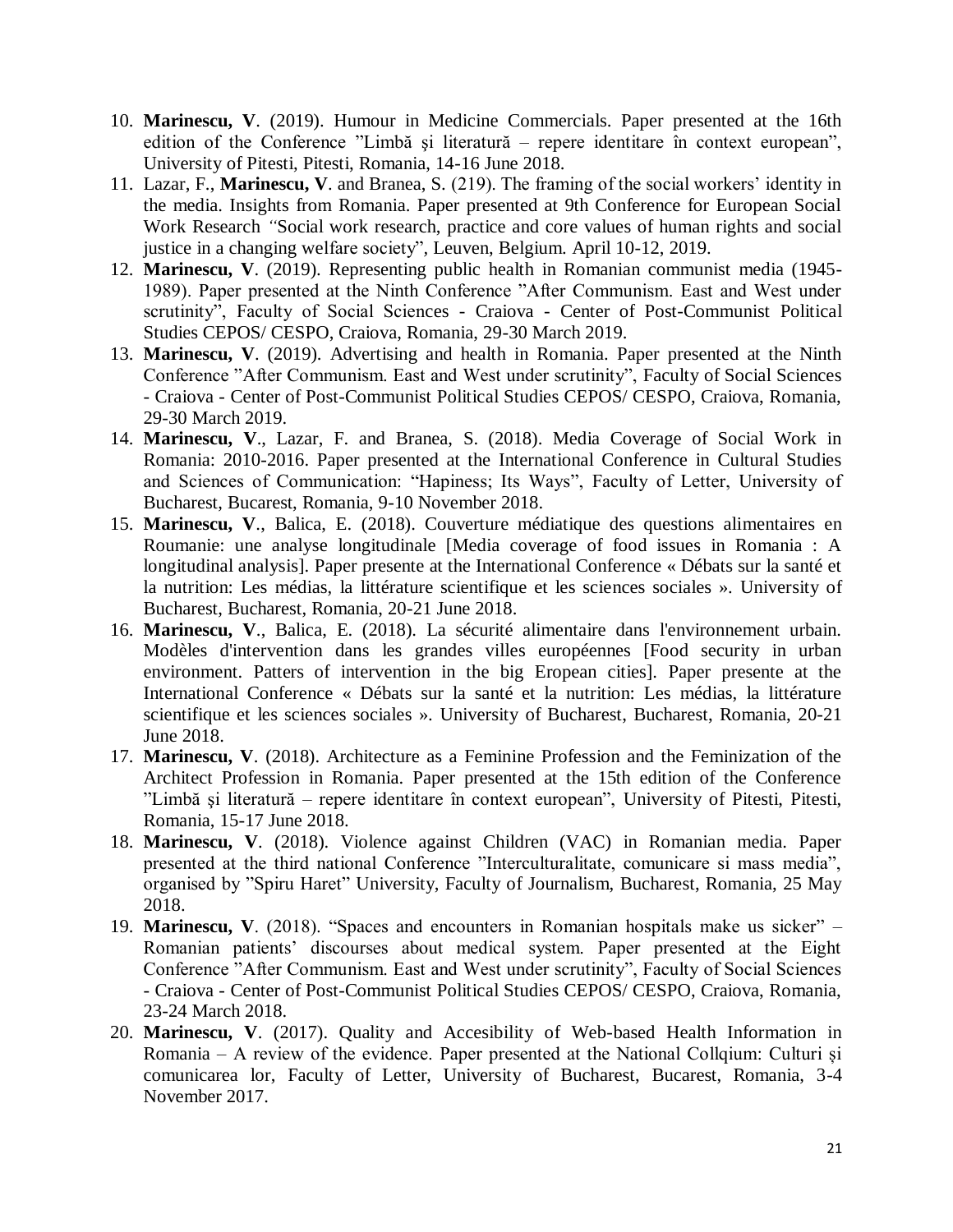- 21. **Marinescu, V**. (2017). Bringing the Public Health Perspective on Violence Against Children – The need for a mixed approach on framing. Paper presented at the Second Social Work International Conference (SWIC) "Social Work Response To The New Realities Of A Turbulent World", Faculty of Sociology and Social Work, University of Bucharest, Bucharest, Romania, 2-3 November 2017.
- 22. **Marinescu V**., Branea S, (2017). Sur le besoin d'un nouveau paradigme journalistique dans la couverture médiatique de la violence faite aux femmes. Paper presented at the International Colloqium "Les violences faites aux femmes dans les PECO. Tolérance zéro", CEREFREA and University of Bucarest, Romania, 20 October 2017.
- 23. **Marinescu V**, Marinache R (2017). Health-related Behaviour in the Digital Era in Romanian Context. Paper presented at the National Conference of the Romanian Sociologists Society "European and National Identities at Crossroads: Reshaping Boundaries, Changing Political Cultures, and Re-Imagining the Future", Univerity of Sibiu, Sibiu, Romania, 13-14 October 2017.
- 24. **Marinescu V**., Silistraru I. (2017) Narrative Approach to the Chief Complaint of a Cardiovascular Patient in Romania in Doctor‐Patient Communication. Paper presented at the International Conference "Qualitative Research in Communication 2017", College of Communication and Public Relations, National School of Administrative and Political Sciences, Bucharest, Romania, 4-6 October 2017.
- 25. **Marinescu, V**. (2017). New trends in urban eco-philosophy and strategy A comparative analysis of EU and South Korea. Paper presented at the 7th "The Future of Europe", The Faculty of International Business and Economics of the Bucharest University of Economic Studies International Conference, Romanian Institute of Economic Forecasting, European Institute of Romania, Institute for World Economy and Romanian Society for Economics, Bucharest, Romania, 16-17 November 2017.
- 26. **Marinescu V,** Balica E. (2017). Representing the migrants and refugees as öthers in Romanian online media. Paper presented at the 6th International Conference: Synergies in Communication, The Bucharest University of Economic Studies, The Faculty of International Business and Economics, The Department of Modern Languages and Business Communication of AS, Bucharest, Romania, 16 - 17 November 2017.
- 27. Balica E., **Marinescu V**. (2017). Framing East Asia in Romanian mass media: The case of representing South Korea and North Korea. Paper presented at the 6th International Conference: Synergies in Communication, The Bucharest University of Economic Studies, The Faculty of International Business and Economics, The Department of Modern Languages and Business Communication of ASE, Bucharest, Romania, 16 - 17 November 2017
- 28. **Marinescu, V**. (2017). Quality and Accesibility of Web-based Health Information in Romania – A review of the evidence. Paper presented at the International Conference "Cultures and their communication", Department of Communication Sciences, Faculty of Letters, University of Bucharest, Bucharest, 3-4 November 2017.
- 29. **Marinescu, V**. (2017). Bringing the Public Health Perspective on Violence Against Children – The need for a mixed approach on framing. Paper presented at the 2nd edition of "Social Work International Conference" (SWIC) 2017, Faculty of Sociology and Social Wok, University of Bucharest, 2-3 November 2017.
- 30. **Marinescu, V**, Marinache, R. (2017). Health-related Behaviour in the Digital Era in Romanian Context, Paper presented at the National Conference of the Sociologists Society from Romania and the Annual Conference of the Research in Sociology and Social Work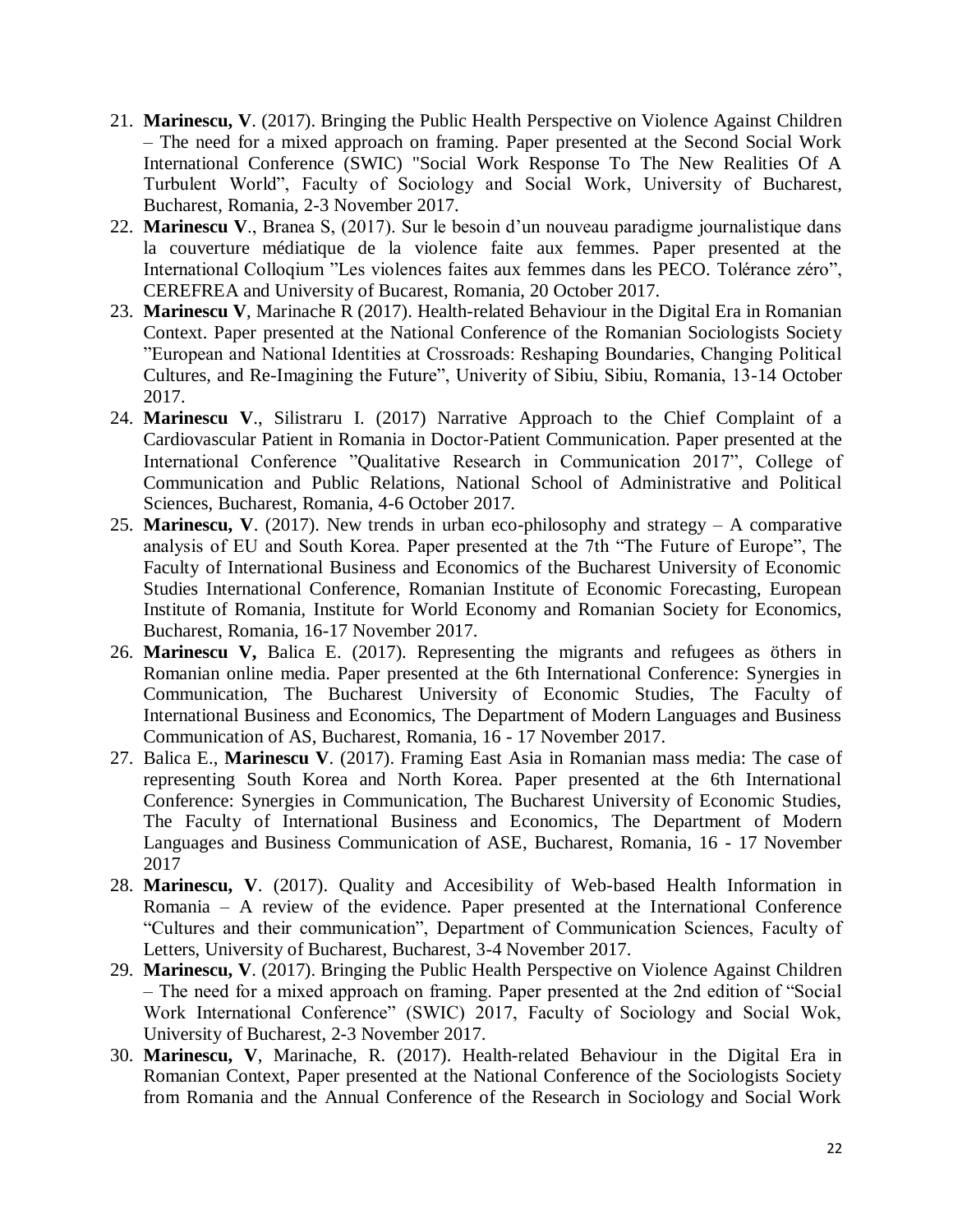"European and National Identities at Crossroads: Reshaping Boundaries, Changing Political Cultures, and Re-Imagining the Future", University of Sibiu, Sibiu, Romania, 13-14 October 2017.

- 31. **Marinescu,** V, Silistraru, I. (2017). Interpersonal communication within Romanian medical field. Paper presented at the 2nd edition of the International Conference "Individual, family, society – Contemporary Challenges", "Francisc I. Rainer" Anthropology Institute of the Romanian Academy, Bucharest, Romania, Institute of Philosophy and Sociology of the Polish Academy of Sciences, Warsaw, Poland, State University of Medicine and Pharmacy "Nicolae Testemiţanu", Chişinău, Moldova Republic, Bucharest, 4-5 October 2017.
- 32. **Marinescu, V.** (2017). Les femmes, style et vie de tous les jours: La construction de l'identite de genre par les vlogs de mode [Women, style and utility. The construction of gender identity through fashion vlogs]. Paper presented at the 14th edition of the Conference "Limbă şi literatură – repere identitare în context european", University of Pitesti, Pitesti, Romania, 16-18 June 2017.
- 33. **Marinescu, V**, Silistraru, I. (2017) Narrative approach to the chief complaint of a cardiovascular patient in Romania and addressing his chief concern about his life-threatening condition. Poster presented at the 2nd edition of the International Conference on Non-Communicable Diseases (ICONiC), University of Public Health, Babes-Bolyai University, Cluj, Romania, 22-24 May 2017.
- 34. **Marinescu, V**, (2017). Re-constructing violence against children in Romanian media: Between social frames and health arguments, paper presented at the 2nd edition of the International Conference on Non-Communicable Diseases (ICONiC), University of Public Health, Babes-Bolyai University, Cluj, Romania, 22-24 May 2017.
- 35. **Marinescu, V**, (2017) Assessment of the quality of web-based health information in Romania paper presented at the International Conference of Humanities and Social Sciences – Creativity, Imaginary, Language – Fourth edition, University of Craiova, Craiova, Romania, 19-20 May 2017.
- 36. **Marinescu, V**, (2017). New perspectives for health literacy in Romania: Ehealth and youths. Paper presented at the second national Conference "Interculturalitate, comunicare si mass media", organised by "Spiru Haret" University, Faculty of Journalism, Bucharest, Romania, 19 May 2017.
- 37. **Marinescu, V**, Silistraru, I. (2017) Promises and pitfalls for the health journalism in Romania. Paper presented at the Seventh Conference "After Communism. East and West under scrutinity", Faculty of Social Sciences - Craiova - Center of Post-Communist Political Studies CEPOS/ CESPO, Craiova, Romania, 24-25 March 2017.
- 38. **Marinescu, V**, (2016) Teaching Area Studies through two different online platforms, paper presented at the International Conference "SMART 2016 - Scientific Methods in Academic Research and Teaching", organised by University Politehnica of Timisoara and EduSoft Academy, Timisoara, Romania, 18-19 November 2016.
- 39. **Marinescu, V**, Silistraru, I (2016) Les communautés en ligne de malades de la Roumanie Nouvelles frontières ou de nouveaux territoires? paper presented at the International Conference "Places, Boundaries, Communities. Mapping Identities in a (Dis)connected World", organised by the Faculty of Letters, University of Bucharest, Bucharest, Romania, 4-5 November 2016.
- 40. **Marinescu, V**. (2016) Framing the femicide in Romanian newspapers A longitudinal analysis, paper presented at the International Conference "Social sciences and the contemporary challenges. 20 years of teaching sociology at the University of Oradea",